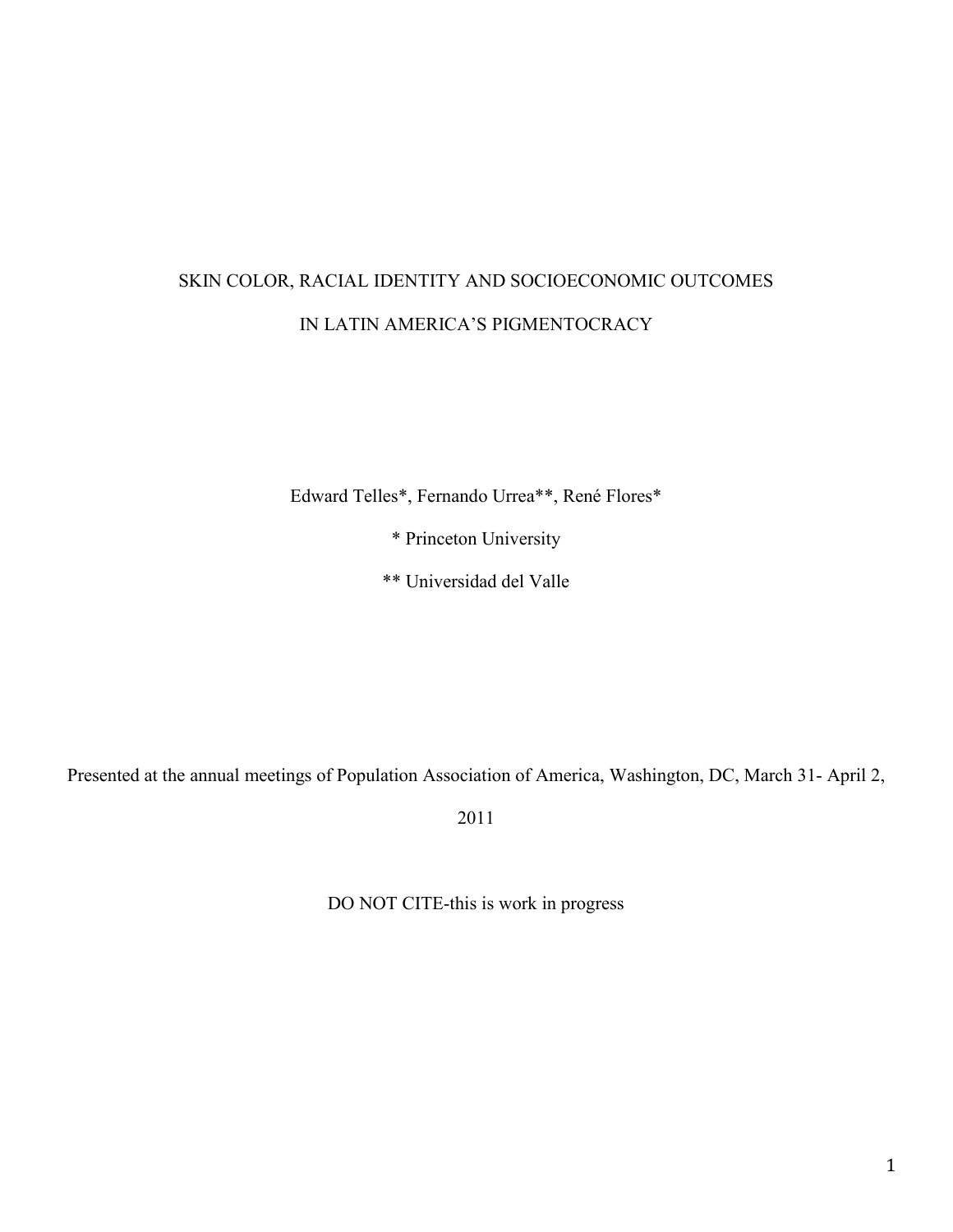#### ABSTRACT

Even though the dominant tradition of research on socioeconomic inequalities in Latin America has focused on class and class origins while neglecting race, a growing body of literature points to the importance of race in shaping inequality in the region. In this paper, we examine racial inequality but instead of relying on broad ethnic or racial categories, we examine inequality using an innovative skin color variable based on an 11 point color palette that uses realistic skin tones. These data come from the 2010 America's Barometer of the Latin American Public Opinion Project (LAPOP). Specifically, we investigate inequality in education and occupational status among several Latin American countries using descriptive and regression analysis. To understand the extent to which Census-like racial categories mask color variations, we model the relative effects of color and racial identity variables on socioeconomic outcomes in several Latin American countries.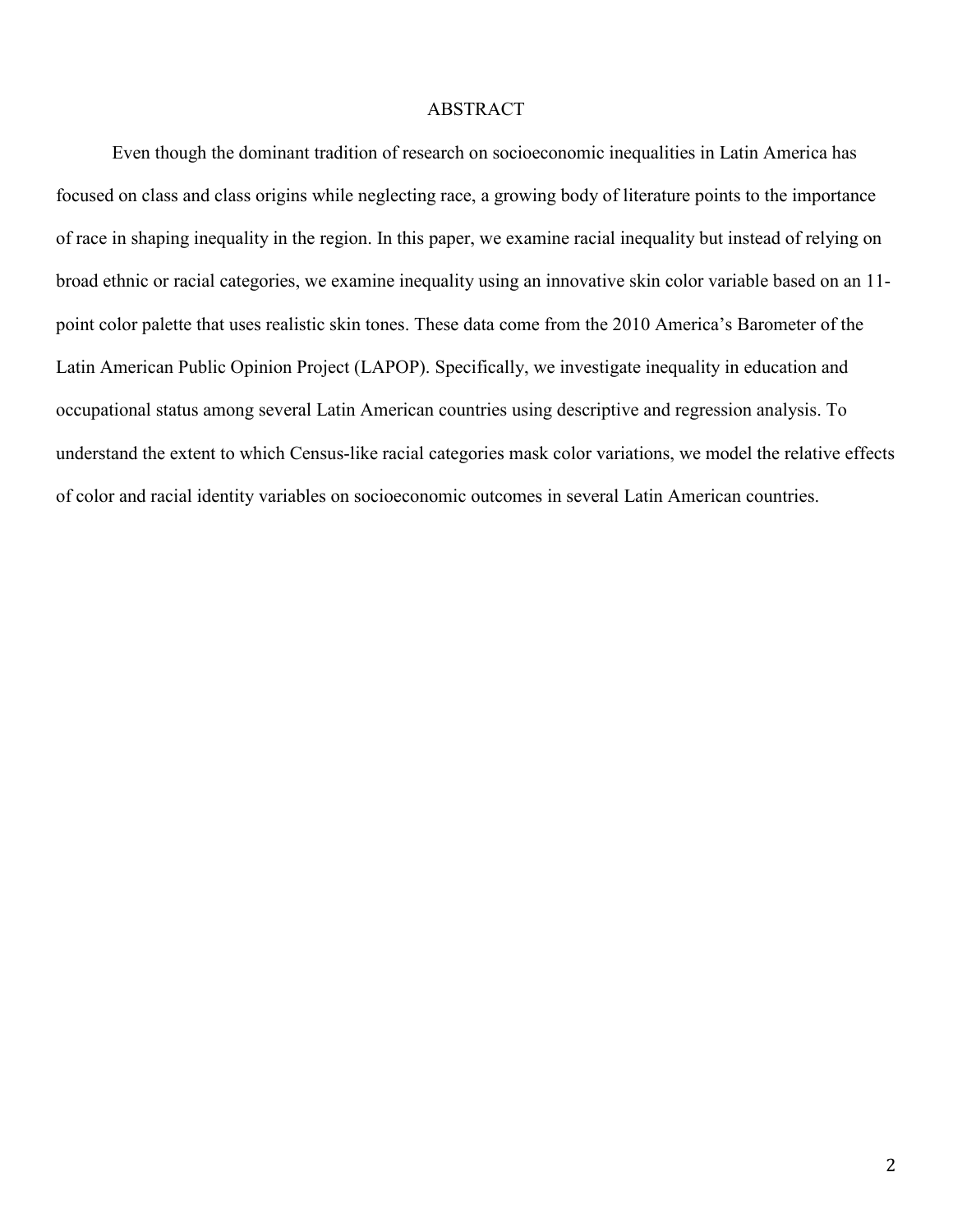Even though the dominant tradition of research on socioeconomic inequalities in Latin America has focused on class and class origins while neglecting race, a growing body of literature points to the importance of race in shaping inequality in the region (Telles 2004, Villarreal 2010). Afro-Descendant and indigenous people regularly occupy the lowest rungs of the income, educational and occupational structure in the multiracial countries of Latin America. Research on racial and ethnic inequality in Latin America has relied on official data on race, which has recently begun to be collected in many of these countries. These data require that respondents identify themselves among a number of categories including white, negro, mulato, mestizo or indigenous. However, unlike in the United States, racial identity in Latin America is often ambiguous, where the categories themselves have fuzzy boundaries and where respondents may often identify themselves in categories that are different from the ones in which they are perceived by others (Harris 1964, Telles 2002). Moreover, categories are not necessarily mutually exclusive and people could hold more than one at the same time (Knight 1986; De la Cadena 2000).

We believe that the categories often hide considerable color/racial variation in addition to ambiguously capturing actual color variation. For example, persons who identify as mestizo often comprise population majorities in countries like Mexico and Peru but that category may include a full spectrum of people ranging from fair-appearing persons to those who appear indigenous and have a dark brown skin tone (Telles and Flores 2010, de la Cadena 2000). (The category mestizo even includes persons who see themselves as indigenous in other situations and speak indigenous languages (de la Cadena 2000), though our definition of indigenous ethnicity includes such persons) Despite having the same racial identity, such individuals might be treated differently because of their skin tone, potentially having distinct effects on their life chances. We believe that treatment of individuals is based more on how others perceive a particular person than how that person defines his/herself. Racial/ethnic identity reflects how individuals (subjectively) view themselves, though it is clearly affected by skin color and related physical characteristics, while skin color is a relatively objective measure that we think captures how others, in many cases, may treat/discriminate them. For this reason, perceived color is important.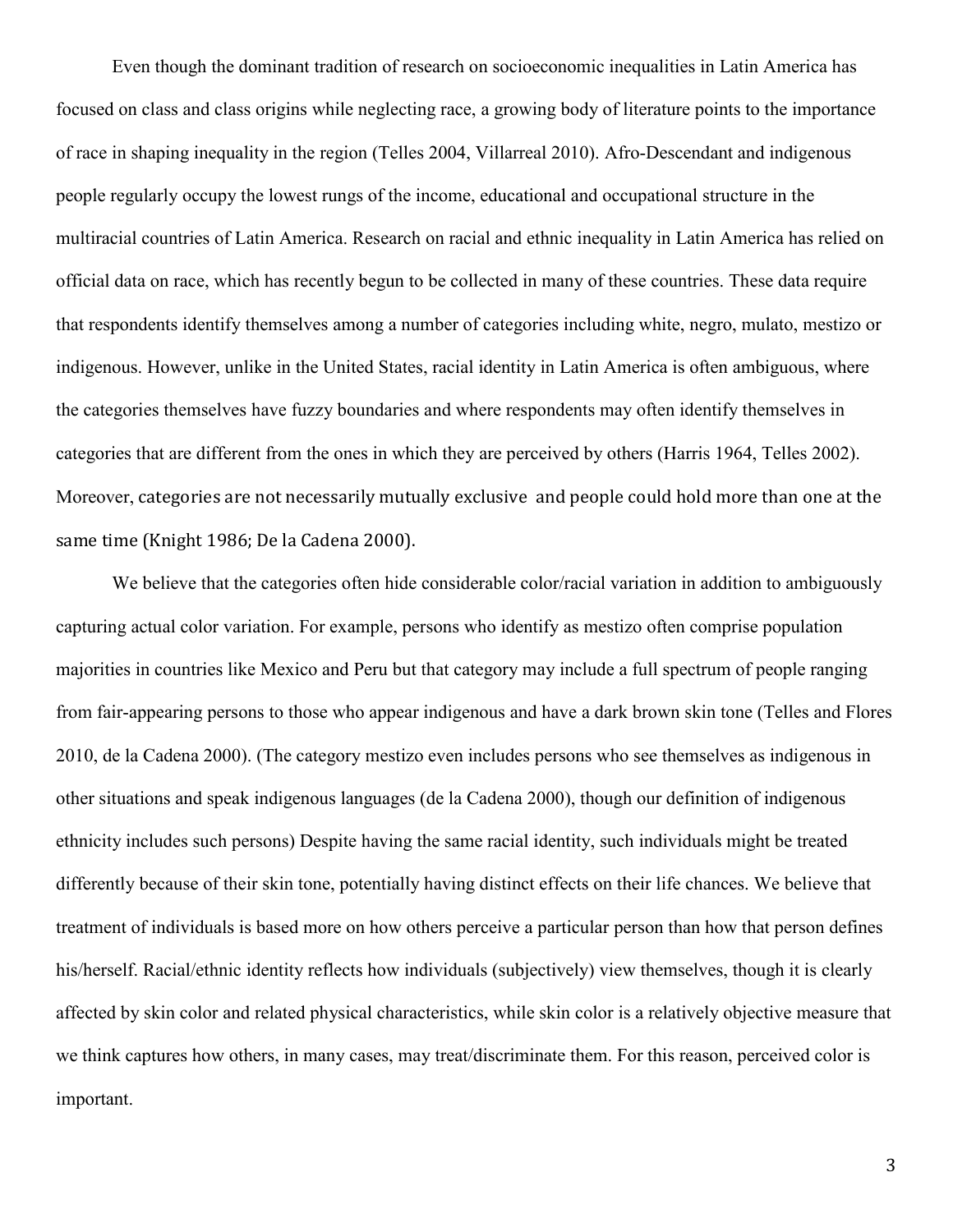In this paper, we examine racial inequality using two measures: racial/ethnic identity and skin color. Instead of relying only on ethnic or racial categories, as is traditionally done, we examine inequality using an innovative skin color variable based on an 11- point color palette that uses realistic skin tones. Using the 2010 America's Barometer of the Latin American Public Opinion Project (LAPOP), we investigate racial inequality education and occupational status among several Latin American countries using descriptive and regression analysis. To understand the extent to which Census-like racial categories mask color variations, we model the relative effects of color and racial identity variables on socioeconomic outcomes in several Latin American countries.

## **Data and Variables**

*Data Source.* We use a series of nationally representative surveys from the 2010 Americas Barometer, which were collected by the Latin American Public Opinion Project (LAPOP) based at Vanderbilt University<sup>i</sup> with the inclusion of an ethnicity module designed by the Project on Ethnicity and Race (PERLA) at Princeton University. The 2010 Americas Barometer conducted nationally representative face-to-face surveys of adults in 18 of the 19 countries in Latin America (except Cuba). We chose to examine six countries in which indigenous and afro-descendant peoples comprise large numbers. The countries we examine are Bolivia, Mexico and Peru (indigenous countries) as well as Brazil, Colombia, and the Dominican Republic (afro-descendant countries). In four of these countries, the sample size consists of approximately 1500 randomly selected respondents, while the sample size is about 2500 in Brazil and about 3000 in Bolivia.

*Dependent Variables*. Our dependent variables are education, household income and occupational status. Our dependent variable of education refers to number of years completed, from 0 to 18 years. Categories based on educational thresholds that are common in the six countries. For the dependent variable of occupation, we ranked ten occupational groups according to scores on the International Socio-Economic Index of Occupational Status (ISEI). For household income, we use a 10-point scale included in the LAPOP questionnaire that goes from lowest to highest income. Such a hierarchical scale allows us to compare the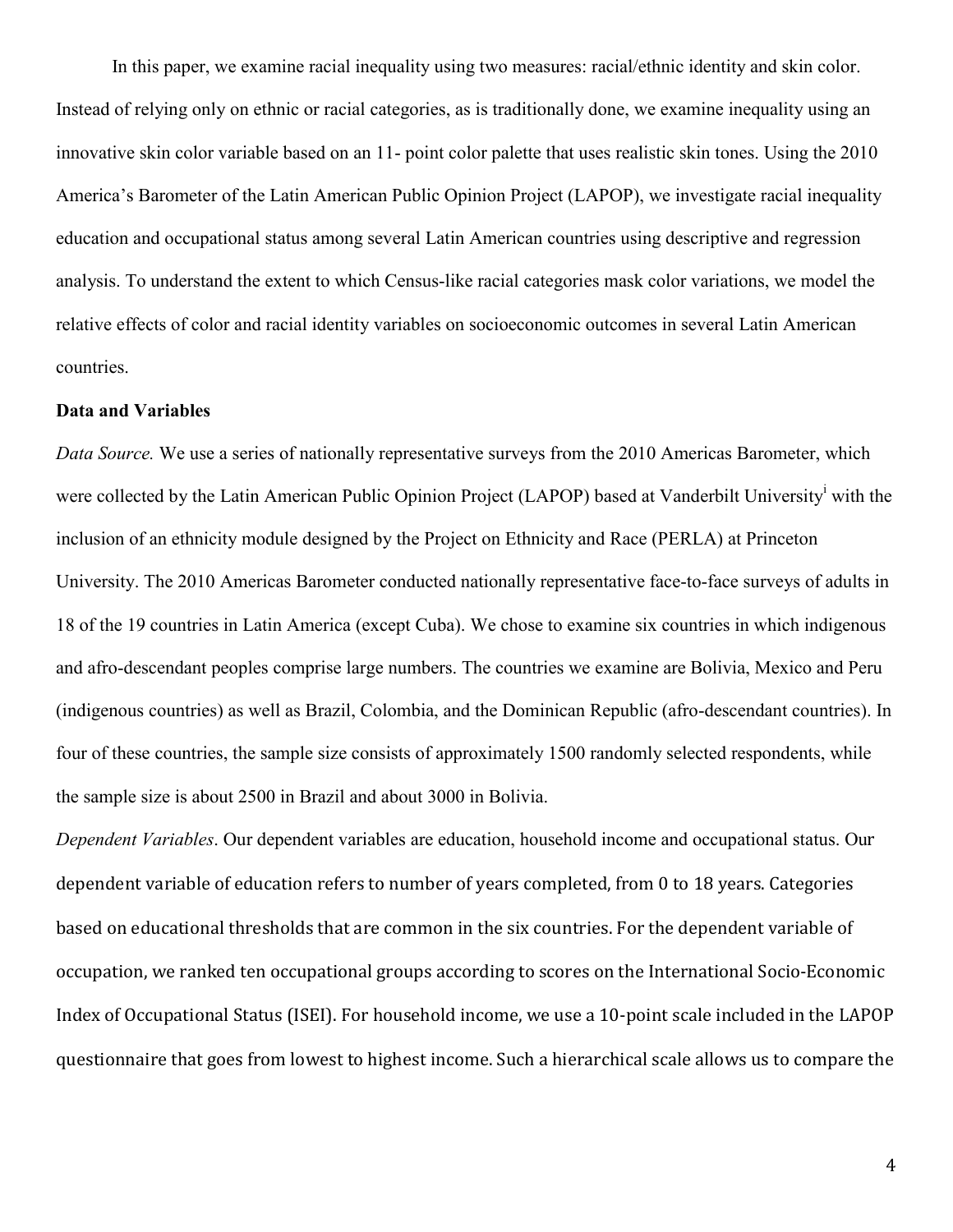placement of individuals across the countries in the pooled sample relative to the standards of living of their countries of residence.

*Independent variables*. For race/ethnic identity, we rely mostly on the question: "do you consider yourself white, mestizo, indigenous, negro, mulato or other?" if The Dominican Republic is slightly different in that the interviewers prompted respondents with the term indio when they did not seem to understand mestizo and the term indigenous (indigena) was not used, perhaps understandable since there is a consensus that there are no longer indigenous people in that country. In Brazil, the response options are those of its national census and are in Portuguese: branca (white) preta (black), pardo (brown or mixed race), amarelo (Asian) and indigena (indigenous). Negro/preto and Mulato/pardo are considered the afro-descendant categories and we model them separately in the analysis. Finally, the indigenous variable depends not only on that question but also defines indigenous people on the basis of language and parental origin including whether the mother was indigenous, whether their parents spoke an indigenous language or whether their own mother tongue is indigenous.

Skin color ratings have been used in several surveys about racial discrimination and racial attitudes in the United States (Keith and Herring 1991, Gullickson 2005) but have rarely been used in Latin America. The availability of a variable denoting skin color as observed by the interviewer allows us to reasonably fix actual skin tone. Skin color itself is important since racial/ethnic identity is fluid in Latin America, in which one's racial/ethnic identity may span a wide range of skin colors, as Figure 1 will show, and where color may differentiate the extent of discrimination one accrues, beyond their racial identity. For skin color ratings, interviewers rated the facial skin color of each respondent according to colors on a skin color palette, which was not shown to the respondent. The palette included eleven skin tones, with "1" being the lightest and "11" being the darkest. The colors of the palette came from internet photographs and the palette was extensively pre-tested in several countries in the region for ease of use by interviewers and to see if covered the range of colors found in the field. Interviewers were advised that the survey was interested in rating skin color because social science evidence has shown that ordinary people commonly evaluate the skin color of others in everyday interactions and often treat them according to ideas based on color/race. Though such skin color evaluations by interviewers are not perfect by any means, we believe they closely capture actual color among the large number of cases.

5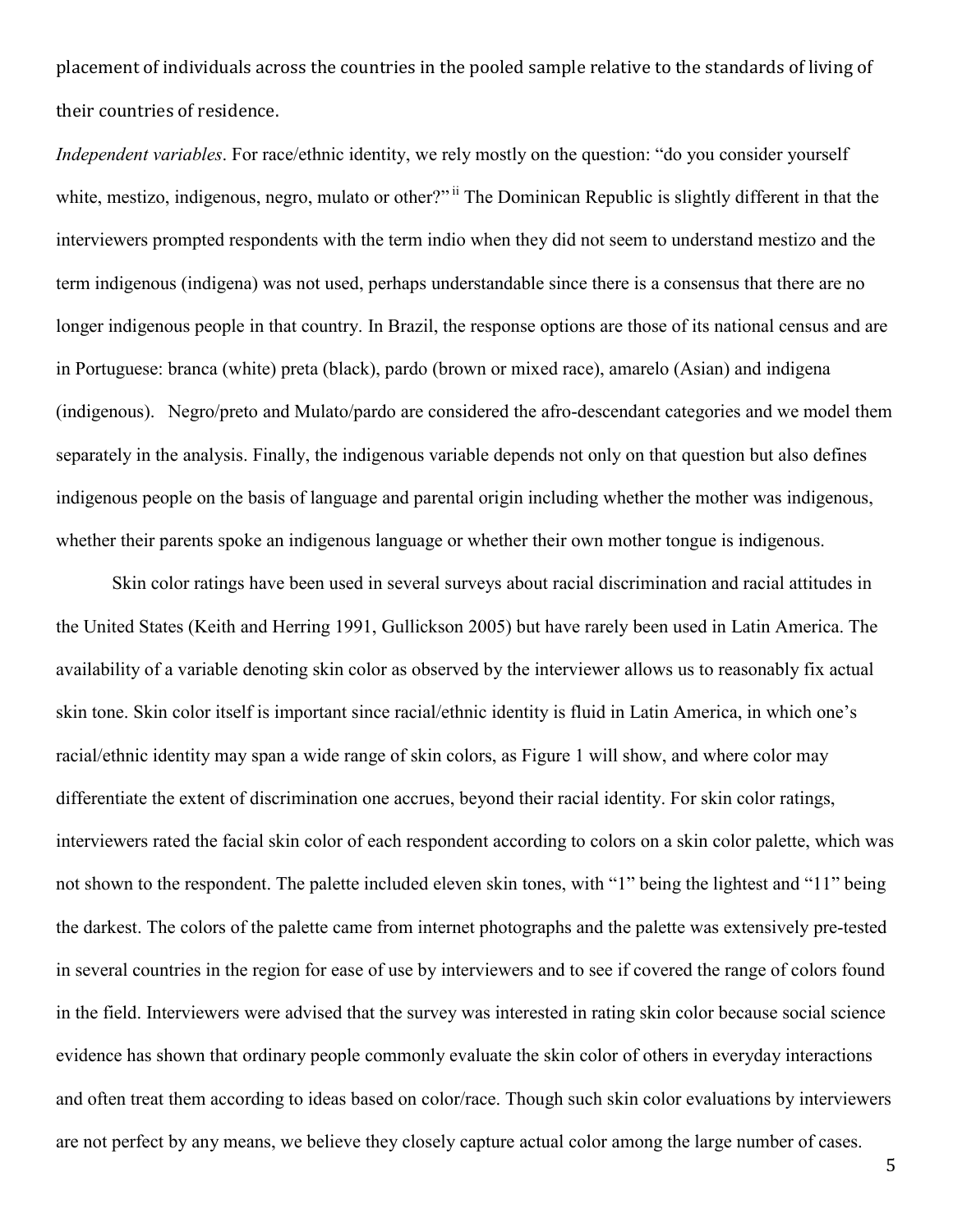Certainly, other phenotypic characteristics, such as facial features and hair, might also affect racial classification but data on these are not available for each country in the present study. However, we expect that they are likely to be closely correlated with skin color.

We also test for the effects of age, gender, urban/rural residence and parental occupation. Age is a continuous variable, and gender and urban/rural are dichotomous variables. Parental occupation, a proxy for class origins, is based on the occupation of the respondents' head of household when they were 14 years old. For the analysis of occupation and income, we also control for education.

We test two sets of pooled regressions, each with three countries. The first set of countries consists of Bolivia, Mexico and Peru, where the indigenous population is the dominant minority. The second set of countries consists of Brazil, Colombia and the Dominican Republic, where afro-descendants comprise a large part of these countries. In these pooled regression, we present countries as a series of dummy variables, where Mexico is the reference category in the first set and Brazil in the second set. We use multilevel ordered logistic regression to predict the effect of color and ethnicity on years of education, income and occupational status. Our regression tables each include three models with different operationalizations of race in each model. Model 1 investigates the effect of race/ethnic identity, model 2 examines the effect of skin color and model 3 explores both race/ethnic identity and skin color in combination.

## **Findings**

Table 1 shows descriptive data for our dependent and independent variables. For the dependent variable of occupation, we ranked ten occupational groups based on the International Socio-Economic Index of Occupational Status (ISEI). A value of 10 represents those people employed as high-level professionals while the lowest ranked category (1) includes farm hands and domestic workers. A value of 4.53 for Mexico, Bolivia, and Peru implies that the average citizen in those countries is employed in an occupation with the status of a low skilled service sector worker (street vendor, security guard, restaurant workers, etc). The dependent variable of income is based on the household income of the respondent. A 10-point hierarchical scale was constructed where a value of 10 represents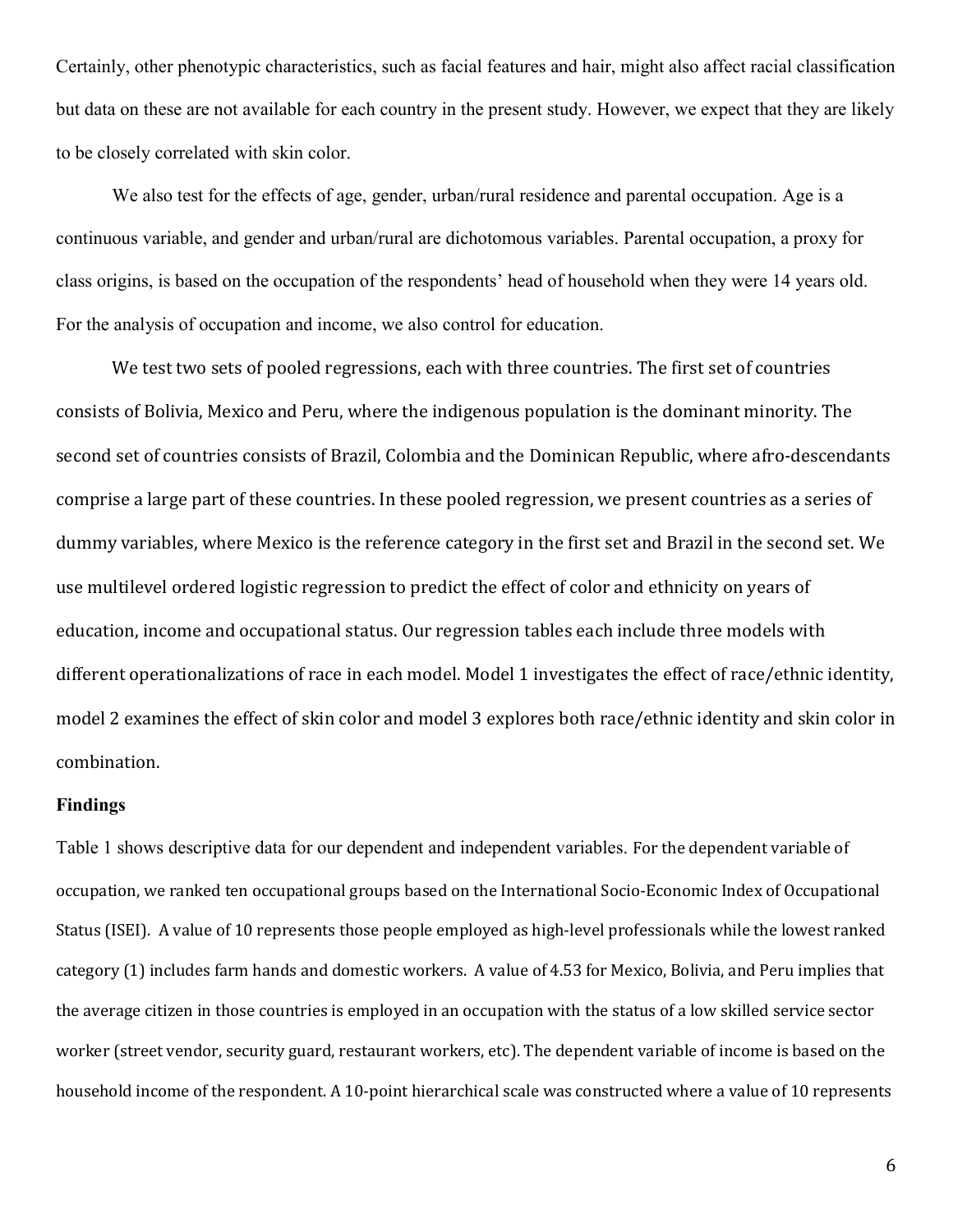the highest income category in each society and 1 the lowest one. A value of 4.5 for Mexico means about \$260 dollars a month (in 2011 U.S. dollars).

The mean values for race/ethnic identity show that the negro and mulato populations of largely indigenous countries are small while the indigenous populations of largely afro-descendant countries are also small. This reflects substantial regional/national spatial separation between the two populations. On skin color, the means show that the sample of persons in largely afro-descendant countries are only slightly darker than those in the largely indigenous countries, though the standard deviations are larger in the latter set of countries, as would be expected where there is a substantial negro population since negros tend to be darker than the indigenous and mulatos, who are basically the same in skin color (as figure 1shows).

 Figure 1 shows how racial/ethnic identities, where they comprise large numbers in our sample, are distributed along the eleven skin tone of the color palette for the six countries we examine. Overall, we can see that each racial/ethnic category is fairly widely distributed along various skin colors and they substantially overlap each other. However, they tend to be concentrated at distinct points on the color continuum with whites on one end, negros on the other and indigenous and mulatos are intermediate. In the one country with large numbers of mulatos and indigenous, Colombia, they closely overlap. Mestizos are between white and indigenous in Mexico and Bolivia and between whites and negros in the Dominican Republic but their position is close to indigenous in Peru, suggesting that there is an especially large amount of fluidity in Peru as de la Cadena (2000?) suggests. (Note the title of her book Indigenous Mestizos).

 In figures 2, 3, and 4 we group the skin color palette into three categories: light (colors 1-3), medium (colors 4-5) and dark (6-11). Each group roughly represents a third of the entire pooled sample (although the medium group is somewhat larger). These figures show that in all six countries in the sample, individuals with light skin are substantially better off than their dark skin compatriots regarding their educational attainment, occupational status and household income. Such differences are constant and particularly stark in some cases. Light skin Bolivians have on average 3 years more of education than dark skin Bolivians. In Peru and Colombia, light skin people have an advantage of 2 years of education over their dark skin compatriots. In Mexico, there is a difference of 2.5 points in the occupational status between light skin and dark skin people, in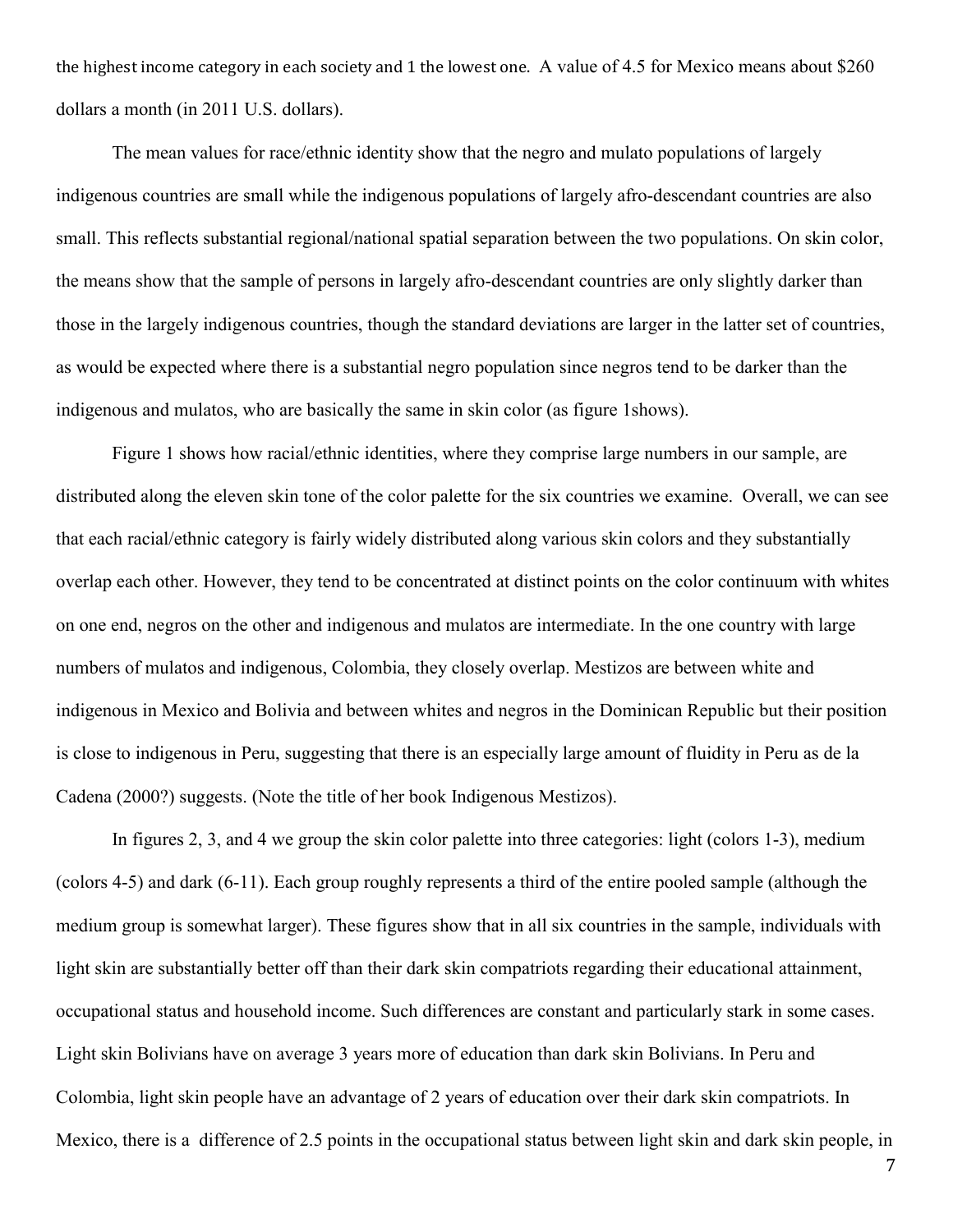which the differences include that the former are employed in service jobs in the formal economy (including the armed forces and private security guards) while the latter are, on average, employed as unskilled laborers, usually in the informal sector.

 Figures 5 and 6 show the results of our three dependent variables using ethnic/racial identities for our two sets of countries. While we also find evidence of ethnic-based inequality, such gaps tend to be smaller and they are less consistent when relying on self-identity than when using skin color. In Mexico, Peru, and Bolivia, Indigenous people are clearly disadvantaged on all three socio-economic indicators. However, mestizos and whites do not appear to differ substantially. For the countries with a significant African-origin population (Brazil, Colombia, and DR), self-identified blacks and mulattoes appear to have the greatest disadvantage in household income but there are hardly any gaps in educational attainment and occupational status. As with the societies with a significant indigenous presence, in these countries, self-identified whites and mestizos appear to have similar SES and in some cases, such as household income, mestizos appear to be more advantaged. These figures suggest that relying on racial and ethnic identities could mask substantial race-based socio-economic inequalities that are apparent using skin color.

Tables 2, 4 and 6 show our results for the countries where the indigenous are the predominant minority group (Mexico, Peru, Bolivia) and Tables 3, 5 and 7 present findings for the countries where afro-descendants are the predominant minority group (Brazil, Colombia and the Dominican Republic). The reference group for race/ethnicity is white. The predominant race/ethnicity and skin color are shown in bold in all these tables (race/ethnicity and skin color should be the first variables but I put them in bold since they are mixed in with the others). Table 1 had revealed that several of these groups constituted small numbers in particular countries, making the regression coefficients relatively unstable. Nevertheless we report them here, though we seek to point out the results for the predominant groups, which we show in **bold**, along with the coefficients for skin color.

*Education.* Tables 2 and 3 report the findings for educational attainment in the two sets of countries and they show that race/ethnicity and skin color are generally strong predictors of educational attainment, especially when they are analyzed separately.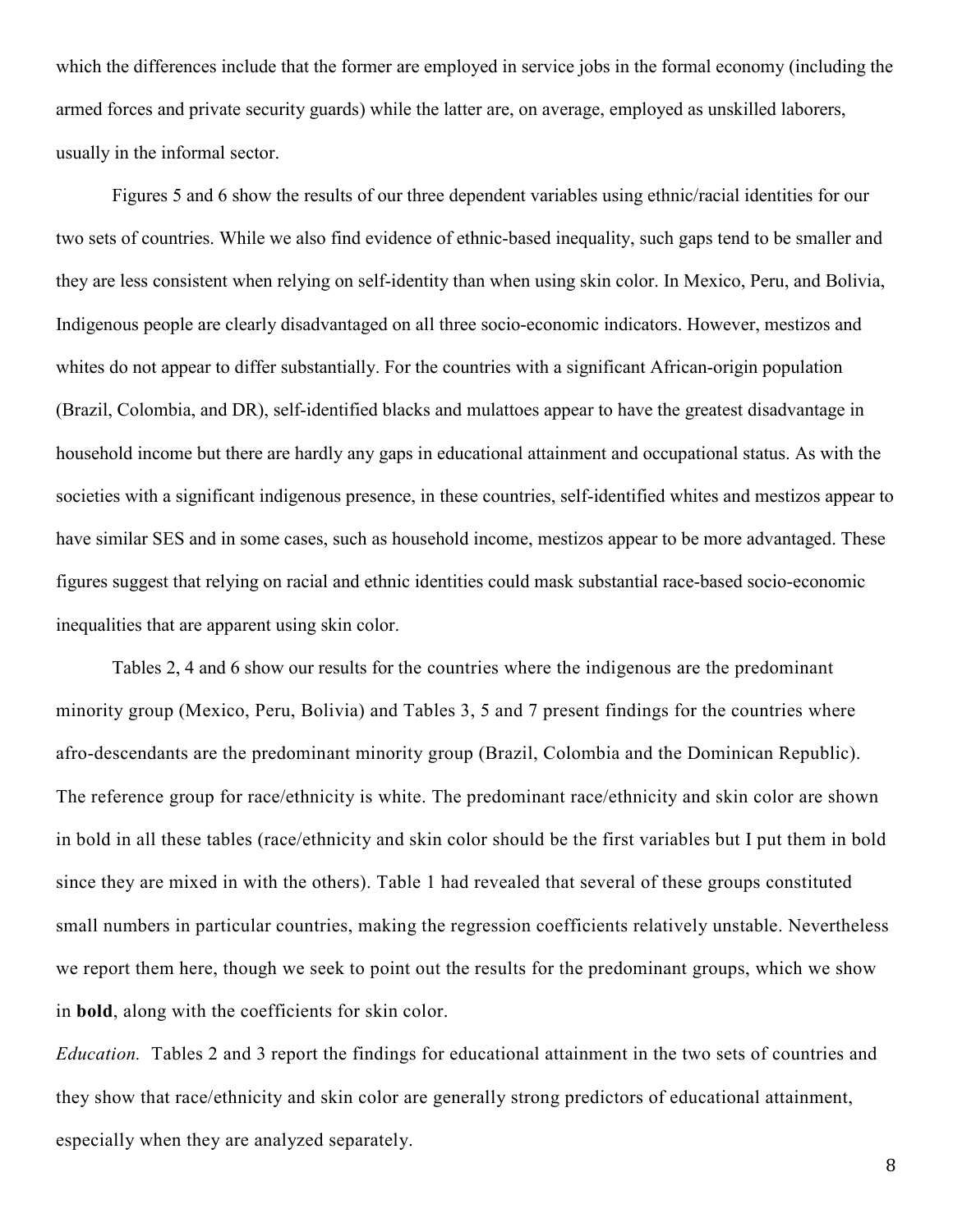For the largely indigenous countries, Table 2 shows that the indigenous have lower years of education (column 1) as do darker persons (column 2), when analyzed separately. The R-squared for both models is slightly better for skin color than ethnicity, suggesting a somewhat better fit of the model when skin color is used.

 However, with the insertion of skin color together with ethnic identity, the effect of indigenous ethnicity goes away. Skin color effects are strong and negative for these countries, with and without controls for race/ethnicity. On the other hand, persons identifying as mestizo have higher levels of education than whites and especially after controlling for skin color, although the relative situation of whites and mestizos is reversed in Bolivia as the interaction coefficient shows. Also, the added educational benefit from controlling for skin color might be due to deviations from the general rule that darker persons receive lower levels of education in these countries as the color coefficient shows, and since mestizos are already advantaged, their darker skin color compared to whites makes them seem particularly advantaged when skin color is controlled.

For the largely afro-descendant countries, Table 3 demonstrates that negros (column 1) as well as darker skin colored persons (column 2) all have lower educational attainment than whites. Thus, when analyzed separately the expected results occur except, interestingly, persons identitying as mulato in column 1 are not significantly different from whites, though the coefficient is negative. The R-squared results suggest that skin color explains the model fit better than race/ethnicity.

However, when skin color is controlled (column 3), negro and mulato are statistically significant but they become positive, thus suggesting they are advantaged compared to whites! (Does this mean they are no different from whites of the same skin color? It sounds like it but obviously not and we could use some help in interpreting this.) This may also be due to the effect of race/ethnic identification in particular countries, where what it means to be negro or mulato may vary. For example, we controlled for the interaction of mulato and Dominican Republic because we know that persons that identify as mulato in that country are selective of the middle class (Telles and Paschel wip, Howard 2001), while most dark skin persons choose "Indio," a peculiarly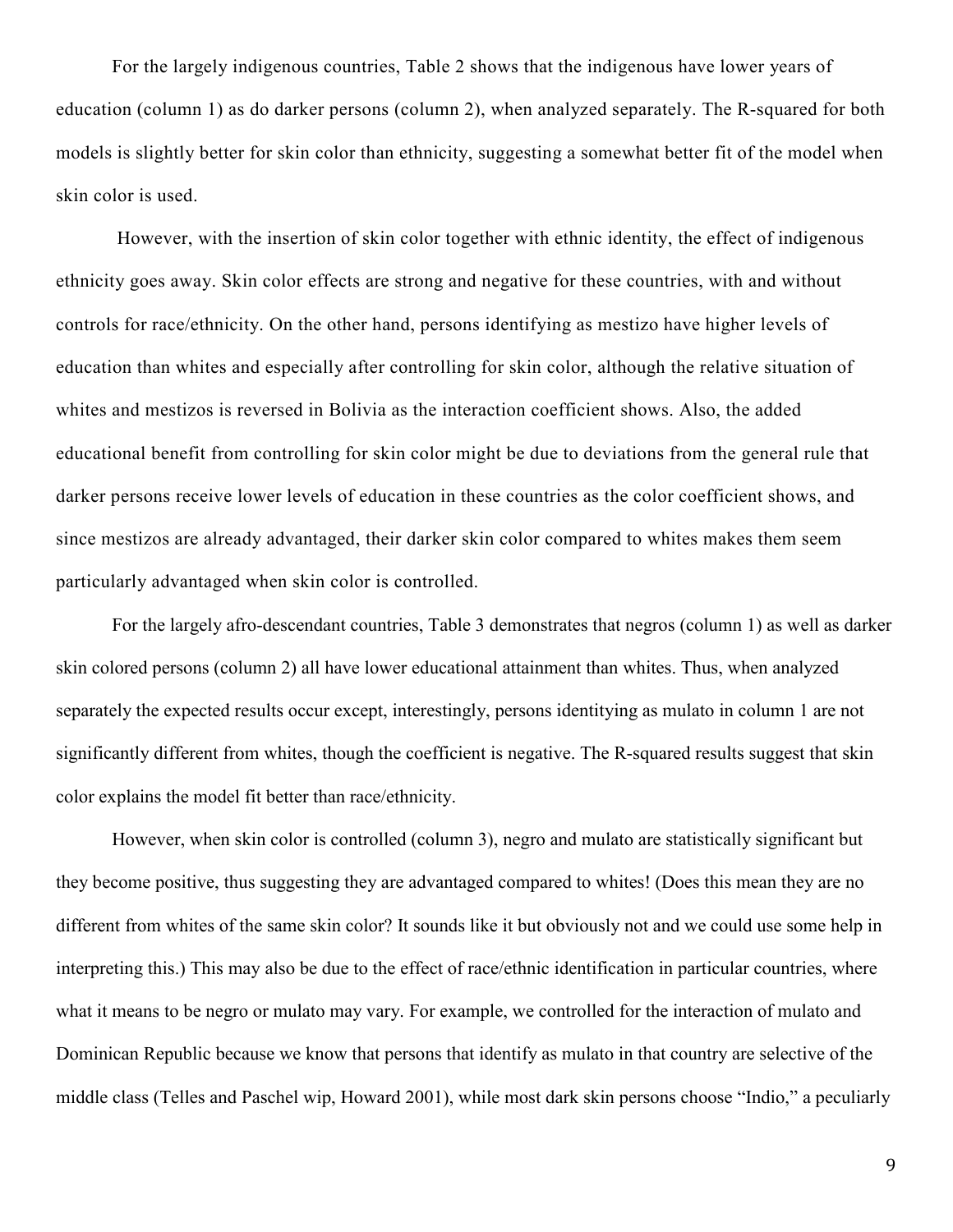Dominican category referring to a copper skin color. When we applied the interaction effect, mulato was no longer significant as a main effect.

Females tend to have lower levels of education in largely indigenous societies while they have higher levels of education in largely Afro-descendant societies. Certainly other studies have noted the lower education of girls in indigenous societies compared to the rest of Latin America (citations).

*Income.* Tables 4 and 5 show results for household income. Column 1 of Table 4 clearly reveals an indigenous disadvantage in the largely indigenous countries and here mestizos are better off than whites, at a near significance level. (Adding a White\*Bolivia interaction makes mestizo significant (0.020 level). So Mestizos are somewhat better off than whites (coefficient is .250519). However, White\*Bolivia interaction is not significant.) Column 2 demonstrates the expected negative effects for skin color. However, when both skin color and ethnicity are in the model together (column 3), skin color remains a powerful predictor of income and the indigenous effect goes away while that for mestizos becomes clearly significant.

 Column 1 of Table 5 results show that mestizos, mulatos and negros are all disadvantaged relative to whites in the largely afro-descendant countries. Column 2 similarly shows that darker skin color is correlated with lower income. The R-squared comparing column 1 and column 2 results show no difference in the goodness of fit of the models suggesting that race/ethnic identity and skin color are fairly substitutable. When both race/ethnicity and skin color are together in the model (column 3), the effect of mestizo and negro disappears so that it is not different from whites and mulato continues to be negative and significant. The mulato category remains negative and significant and it gains in magnitude, once the mulato interaction with the Dominican Republic is added to the model (column 4). For income in both sets of countries, the persistence of skin color indicates the powerful effect of this variable in explaining the income hierarchy in Latin America. Finally, women have lower levels of income in both sets of countries, as expected.

*Occupation*. Tables 6 and 7 show our results for predicting occupational attainment. Column 1 of Table 6 and of Table 7 show that race/ethnic identity has no effect on occupational status, suggesting there are no ethnic differences, once parental occupation, education and other variables are controlled. Moreover, skin color is not correlated with occupational attainment at a statistically significant level in Model 2, although the effect is

10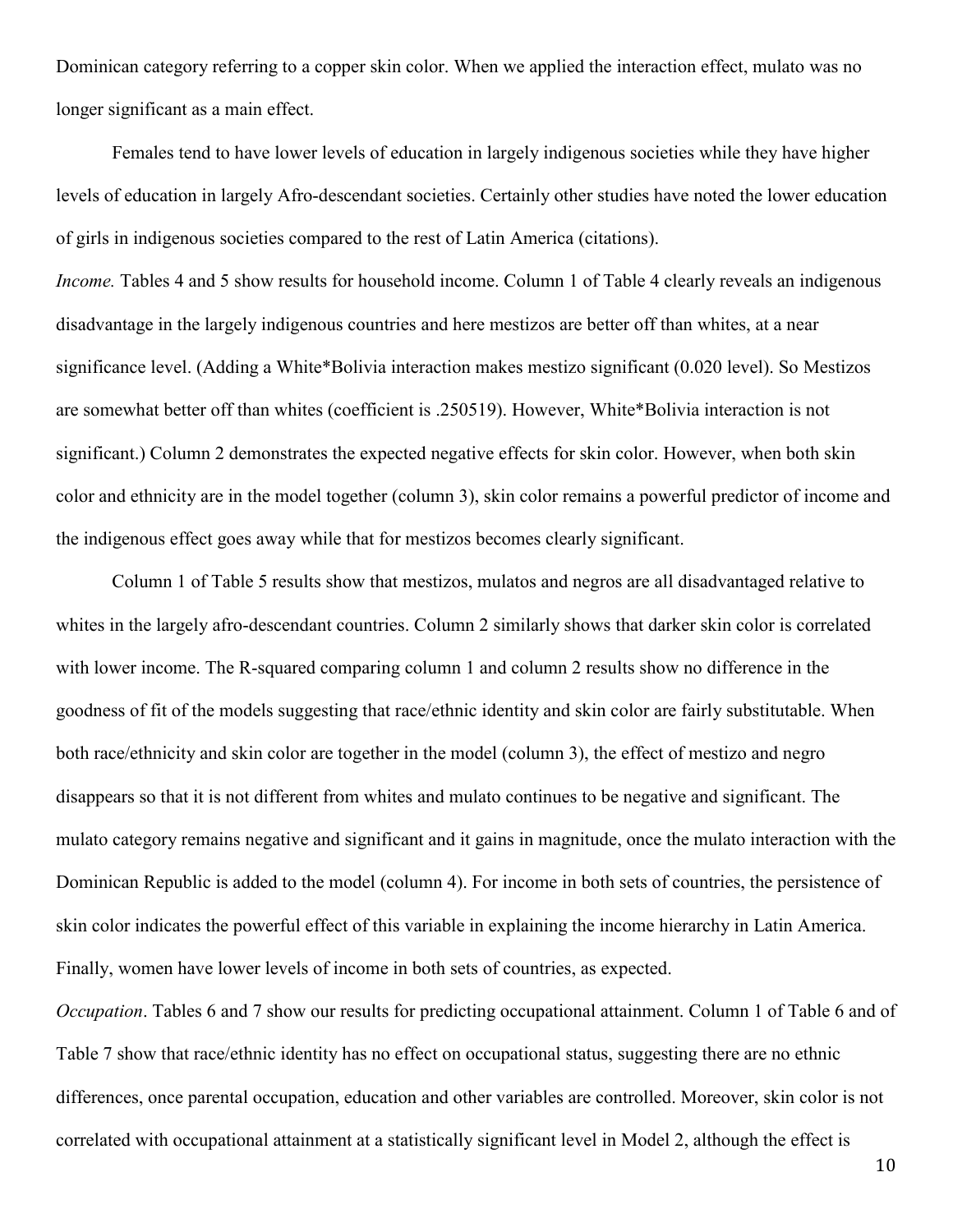negative in both Tables 6 and 7 (column 2). Interestingly, the skin color coefficient strengthens and becomes significant for the largely afro-descendant countries (column 3 of Table 7) and becomes nearly significant for the largely indigenous countries (Column 3 of Table 7). Thus, it seems that either aspect of race/ethnicity, color or race/ethnic identity, has relatively little effect on occupational status in these countries. (This model suggests that light skinned people receive more education and then receive higher income returns for their education than brown people, but similar occupational returns compared to dark people of the same education and class. We ran some ran models predicting middle class jobs and color was significant in largely indigenous societies even after controlling for education. However, once we controlled for parental occupation, the color effect disappeared. In a separate regression for Mexico, color was not significant once we controlled for education. It appears that there is a glass ceiling effect in some countries. This suggests we should explore further and incorporate class origins or parental occupation in a more dynamic way (as opposed to just a control).

Interestingly, gender was a positive and highly significant predictor of occupational status in the indigenous countries whereas it had no effect in the largely afro-descendant countries. This difference may be due to greater social mobility in largely indigenous societies. (We could say lots more on this but prefer not to get distracted on gender, though we probably should try genderxrace/color interactions.

Class position, as measured by education and parental occupation, and gender, seem to be the predominant predictor of socioeconomic status in both sets of countries but particularly in the largely indigenous countries of Latin America. The larger coefficients for parental occupation in the indigenous countries compared to the afro-descendant countries are especially apparent for income and occupation. Class clearly trumps racial identity and skin color as predictors of occupational status in these largely indigenous countries.

#### **Discussion and Conclusion**

We find some interesting results, although a few might seem counterintuitive and contrary to what we know so far.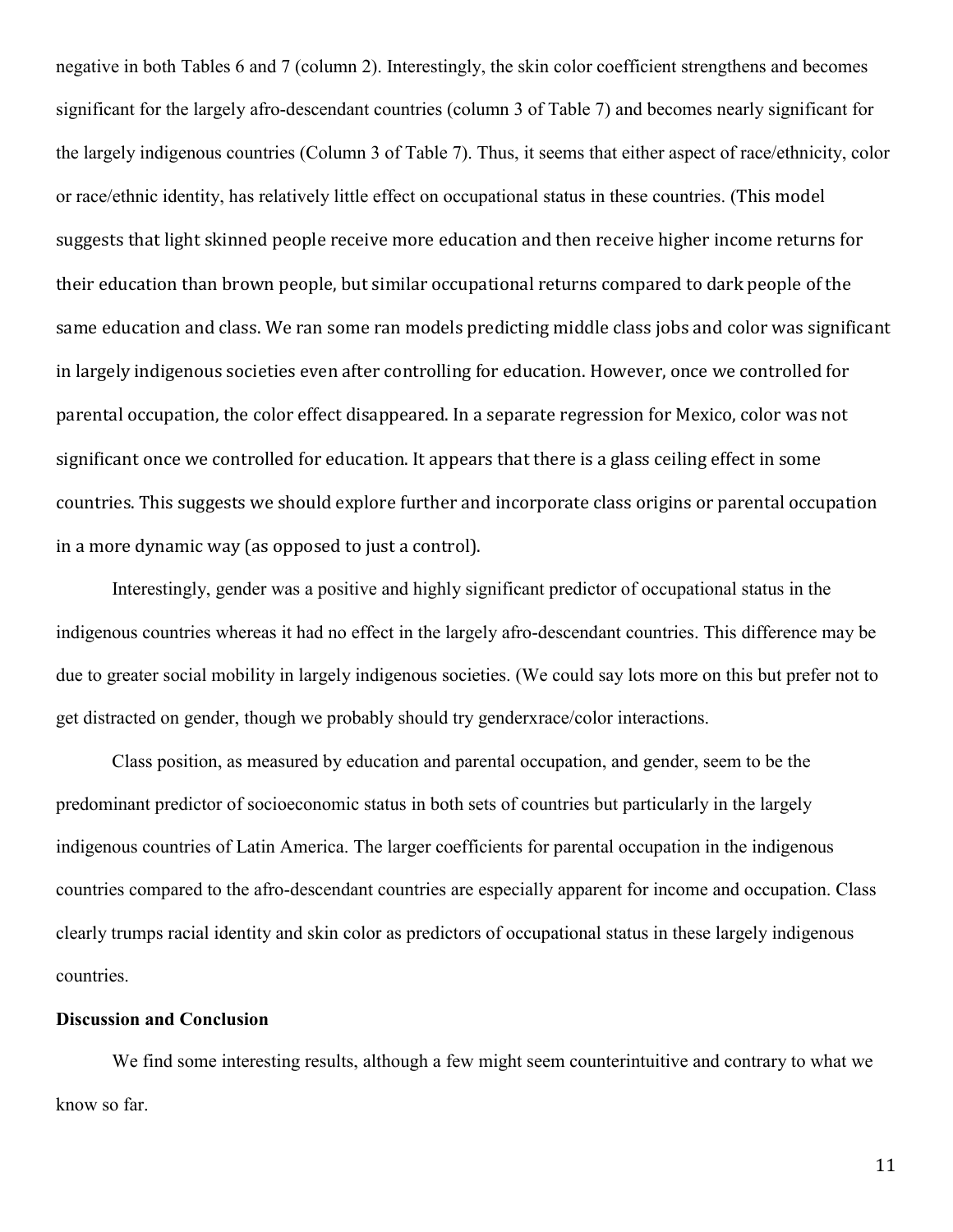First of all, we found strong support for our hypothesis that "we believe that treatment of individuals is based more on how others perceive a particular person than how that persons defines his/herself. Racial/ethnic identity reflects how individuals (subjectively) view themselves, though it is clearly affected by skin color and related physical characteristics, while skin color is a relatively objective measure that we think captures how others, in many cases, may treat/discriminate them. For this reason, color is important."

However, the skin color effect must be observed in interaction with parental occupation though it almost always had a negative and significant effect, as we expected.

Although both variables were nearly always significant, parental occupation generally seemed to have a stronger effect. It is possible that the racial effect, as observed by the skin color variable, tends to interact with parental occupation. This is especially valid for educational attainment and income. In the case of the respondent's occupational status, which is a close proxy for social class, the effect of race or color is more indirect, possibly via education, in which color has a strong and significant (negative) effect on educational attainment. Perhaps this is where "good presentation" criteria often used for office jobs but these criteria may also be used to racially discriminate. Greater education provides greater options of movement on the occupational ladder, but it is always restricted by class origins, i.e. parental occupation.

We did not examine the relative effect of indigenous and afro-descendant populations because these populations generally live in different countries, as we showed for the six countries we examined. Nevertheless, the coefficients for the indigenous tended were more often negative than those for the afro-descendant populations in the comparison of regressions across the two sets of countries. However, it might have been possible to do a direct comparison using a single regression model in Colombia and Peru, which has significant numbers of both. A future analysis might examine the difference among these groups in these two Andean countries, as well as in perhaps Ecuador, Panama or Venezuela. Indigenous populations have historically presented lower incomes, occupations and incomes than whites, mestizos, negros and mulatos, while the afrodescendant population has been intermediate, though closer to the indigenous and this has been shown for studies of Panama and Colombia (cites from Fernando). This is apparently due to the fact that afro-descendants tend to be more integrated into an urban and modern society than the indigenous.

12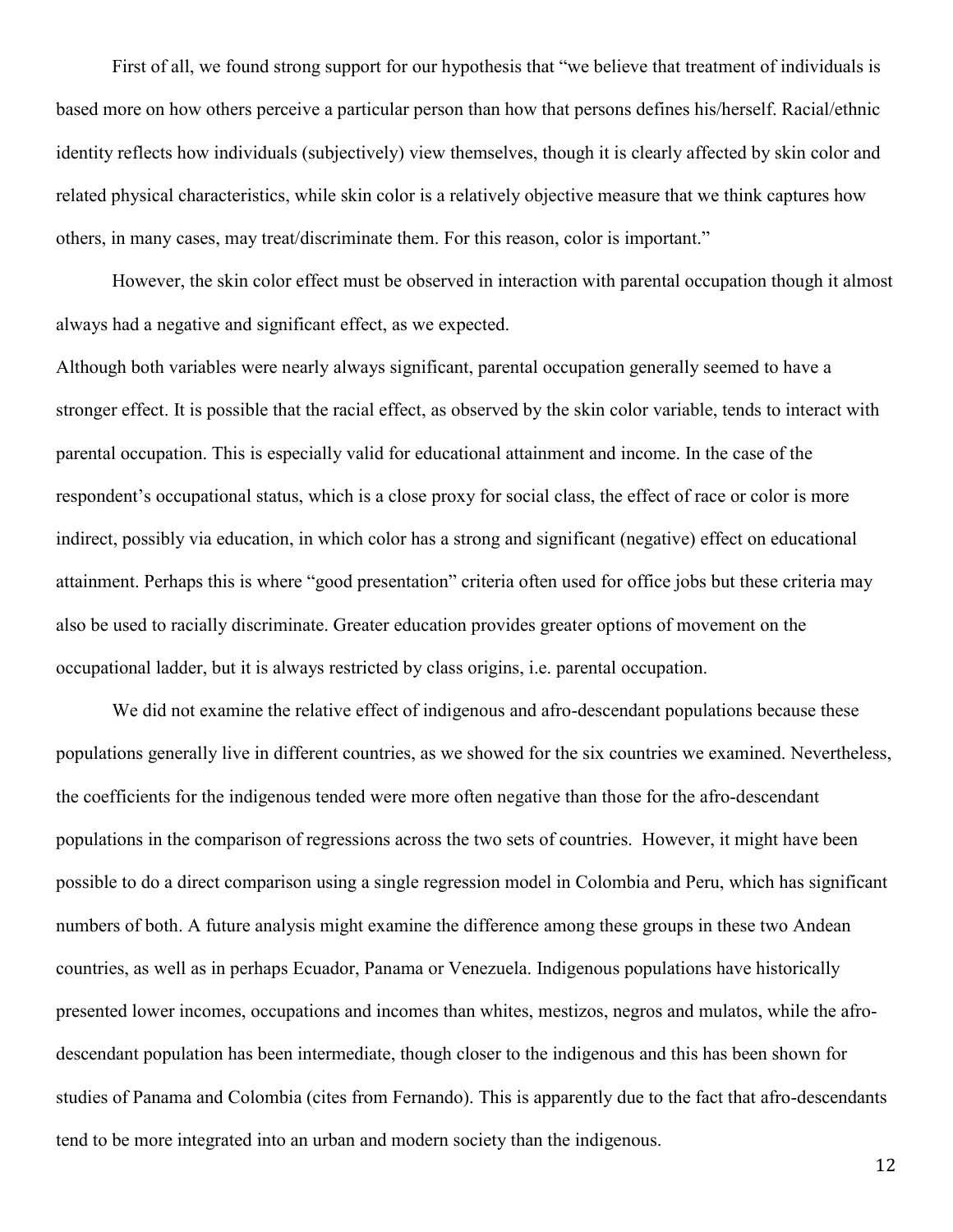This should not devalue the possible white-mestizo differences, which seem important but those difference might be better captured by skin color than by mere identity as either mestizo or white, which is clearly ambiguous (Telles and Flores, wip). On the other hand, any differences might be explained by class origin, if the dominant theories about stratification in Latin America hold (Casanova , Torche , Behrman et al).

## **Next step in analysis, maybe**:

We need to examine all interactions between countries and race/ethnic id and between countries and skin color, especially if these mean different things in these countries, like we saw for mulatoxDominican Republic. Keep in the important ones and remove the others. This should be a central point. These categories mean something different in each country. Identifying as white is something different in Brazil than in Mx, just like Mulatto in DR vs. Colombia/Brazil.

Also, we need to try the models without parental occupation. This seems to be taking away the effect of race/ethnic id in several cases. Maybe our story should be about the effects of class washing out most race/ethnic differences and perhaps how the class/race interaction works differently in different countries? That could be an interesting angle (not to mention a major finding if it was really washed out), we would essentially compare class vs. identity (ethnicity) vs. appearance (color), We know that finding color or racial inequality is still controversial in some of these countries (Mexico) so we shouldn't assume that there is a consensus about it already. In other words, we are still setting the foundations in some of these countries where the debate has been largely around class inequality.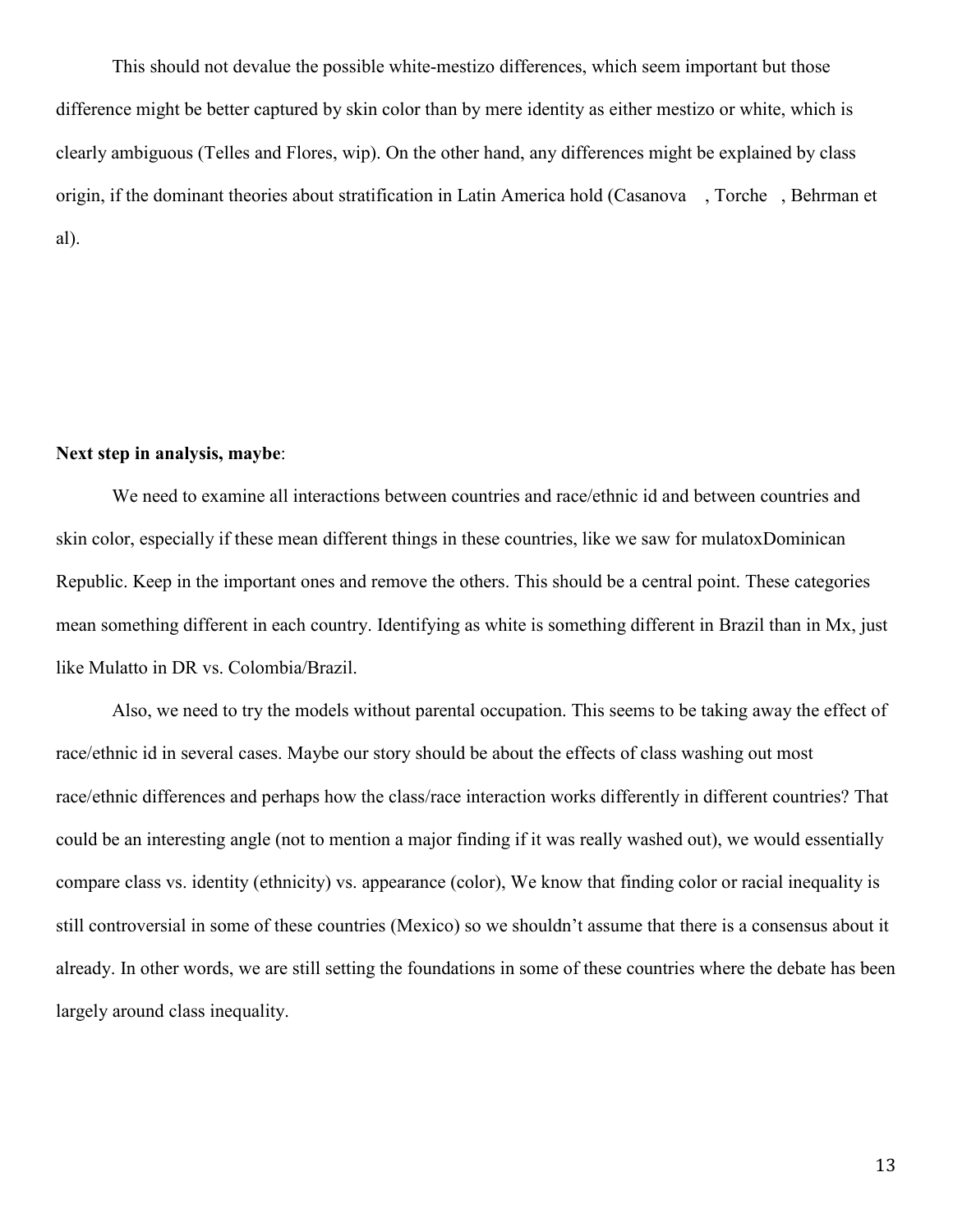#### Footnote Material:

Are the following footnotes for individual countries? Maybe introduce in the main model as interaction terms? In tests for individual countries (in models controlling for ethnicity), color was significant when predicting occupational status in the DR (not in Brazil and in Colombia). This color penalty persisted even after controlling for education and parental occupation. In Colombia and Brazil, education by itself (without class origins) made color non-significant.

In Mexico, Guatemala and Peru, education explained color differences in occupational status. Thus, we find that color is particularly powerful in the DR perhaps due to association of dark skin tones with foreignness, and Haitianess.

#### BREAKING DOWN COLOR PALETTE

It appears that skin color does not have a linear effect on occupational status. For the Peru, Bolivia, Mexico pooled sample, only people classified as 8-11 (about 2% of the sample) have a consistent negative effect of color even after controlling for education, class origins, and ethnicity (but not the rest of skin tones). Education does appear to have a monotonic relationship with color (all dummies significant even after controlling for ethnicity and class origins). With regards to income, most coefficients are significant and there is a discernable downward effect of color but relationship is not perfectly linear (color 6 more advantaged than 5, etc). With regards to Afro-countries (Brazil, Colombia and the DR), breaking down the color palette does not work that well when predicting occupational status since none of the dummies are significant that way (color 8-11 is borderline). However, color is significant when used as a continuous variable.

For income, relationship between skin tones and household income is monotonic (all dummies are significant and deficit increases as skin darkens). It works the same way for education.

14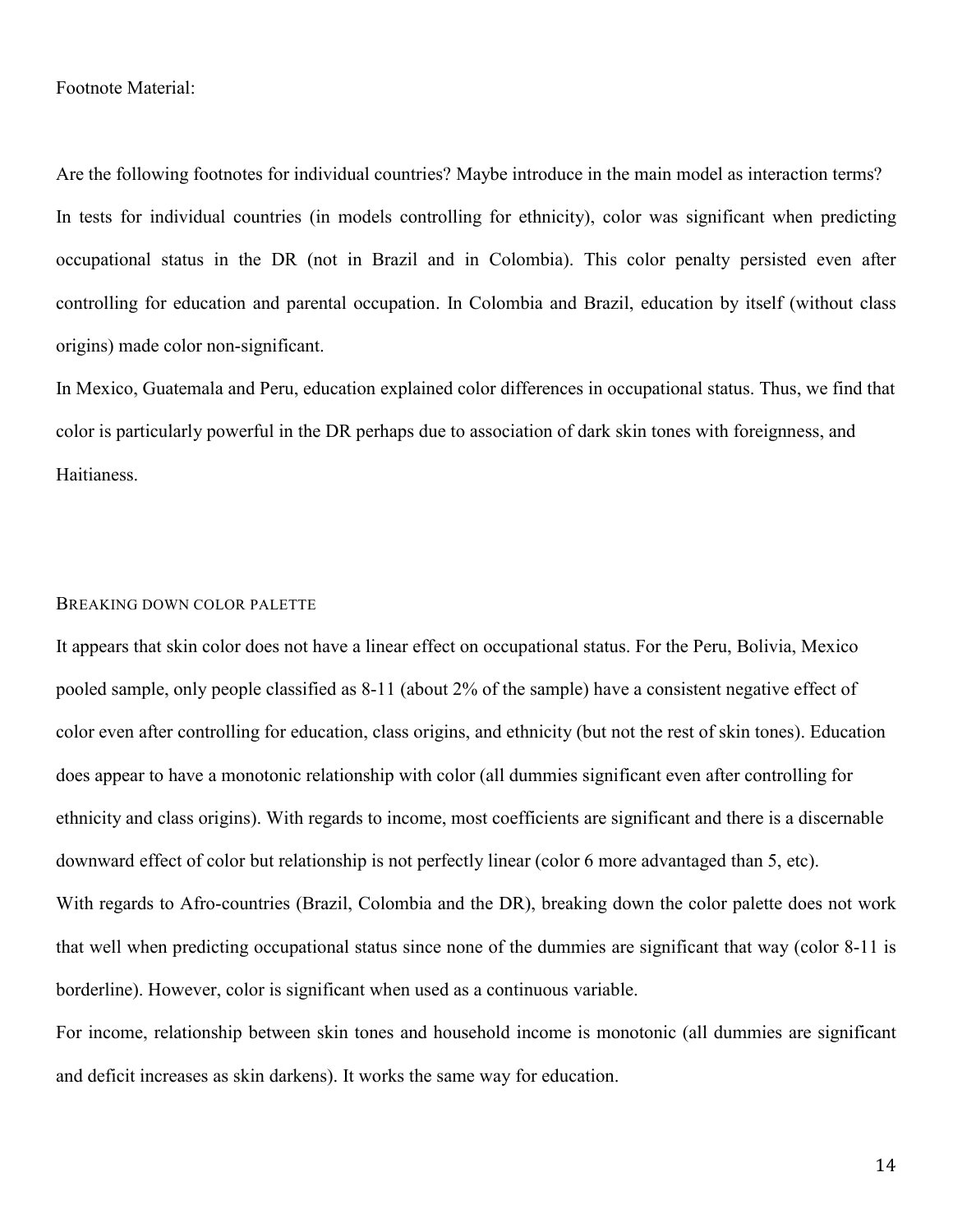

White Mestizo Indigenous Black Mulatto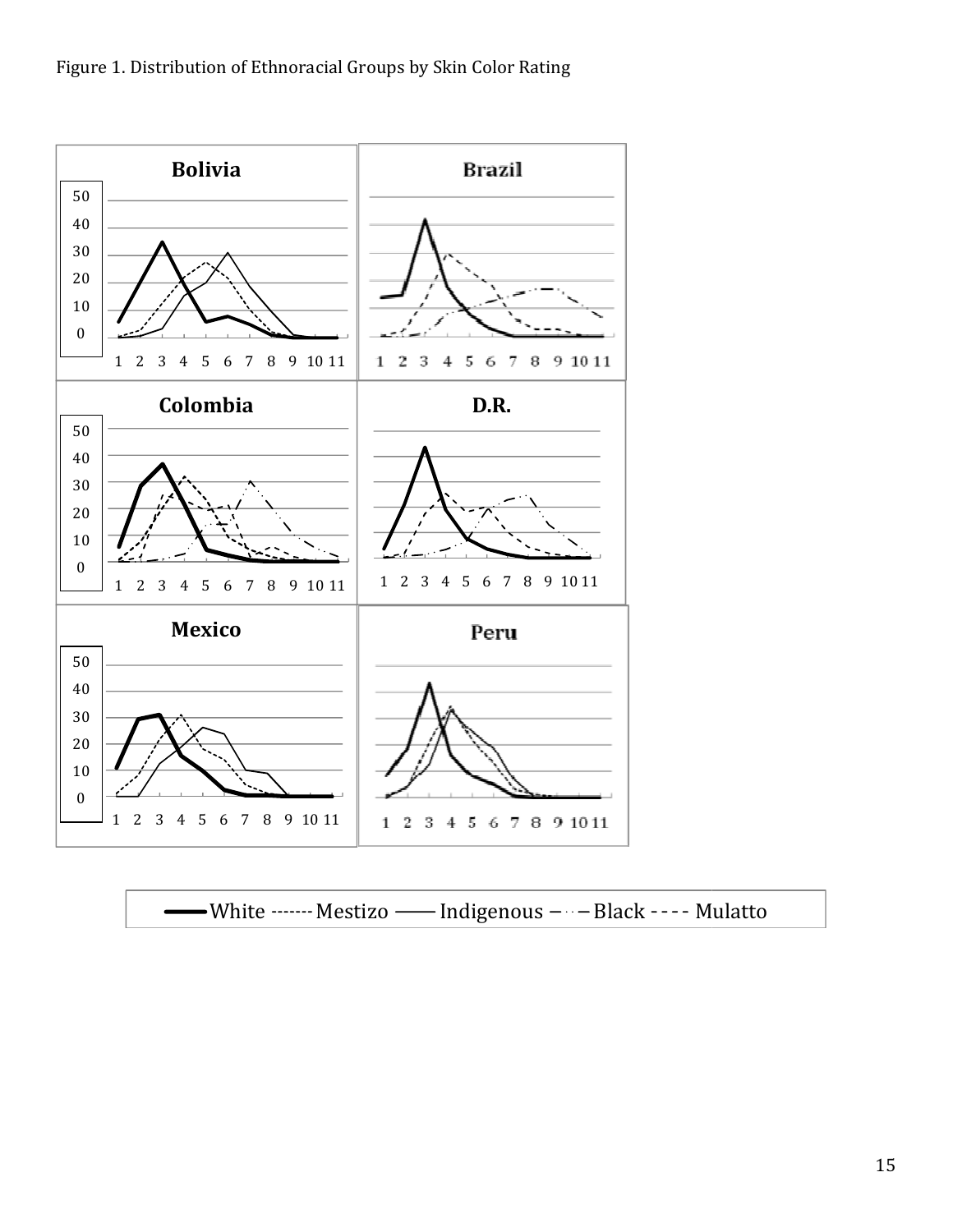# Table 1: Descriptive Statistics

| Variables            |          | Bolivia, Mexico, Peru |       | Brazil, Colombia, Dominican Rep. |
|----------------------|----------|-----------------------|-------|----------------------------------|
| Dependent            | Mean     | ${\rm SD}$            | Mean  | SD                               |
| Education            | 10.11    | 4.46                  | 8.76  | 4.46                             |
| Occupation           | 4.53     | 2.71                  | 4.34  | 2.61                             |
| Income               | 4.52     | 2.04                  | 3.42  | 2.05                             |
| Independent          |          |                       |       |                                  |
| White (ref.)         | 10.39    | .305                  | 26.58 | .441                             |
| Mestizo              | 72.76    | .445                  | 32.23 | .467                             |
| Indigenous           | 9.76     | .296                  | 1.45  | .119                             |
| Negro                | 1.05     | $.102\,$              | 8.81  | .283                             |
| Mulato               | $1.00\,$ | .099                  | 26.11 | .439                             |
| Other                | 5.01     | .218                  | 4.79  | .213                             |
| Skin Color           | 4.54     | 1.49                  | 4.54  | 1.90                             |
| Education            | 10.11    | 4.46                  | 8.76  | 4.46                             |
| Parental Occupation  | 3.26     | 2.47                  | 3.00  | 2.43                             |
| Women                | 50.06    | .500                  | 51.20 | .499                             |
| Rural                | 29.83    | .457                  | 20.90 | .406                             |
| Age                  | 38.20    | 15.56                 | 39.04 | 15.95                            |
| Brazil/Mexico (ref.) | 25.69    | .436                  | 45.22 | .497                             |
| Colombia/Bolivia     | 49.63    | .500                  | 27.44 | .446                             |
| Dominican Rep/Peru   | 24.67    | .431                  | 27.33 | .445                             |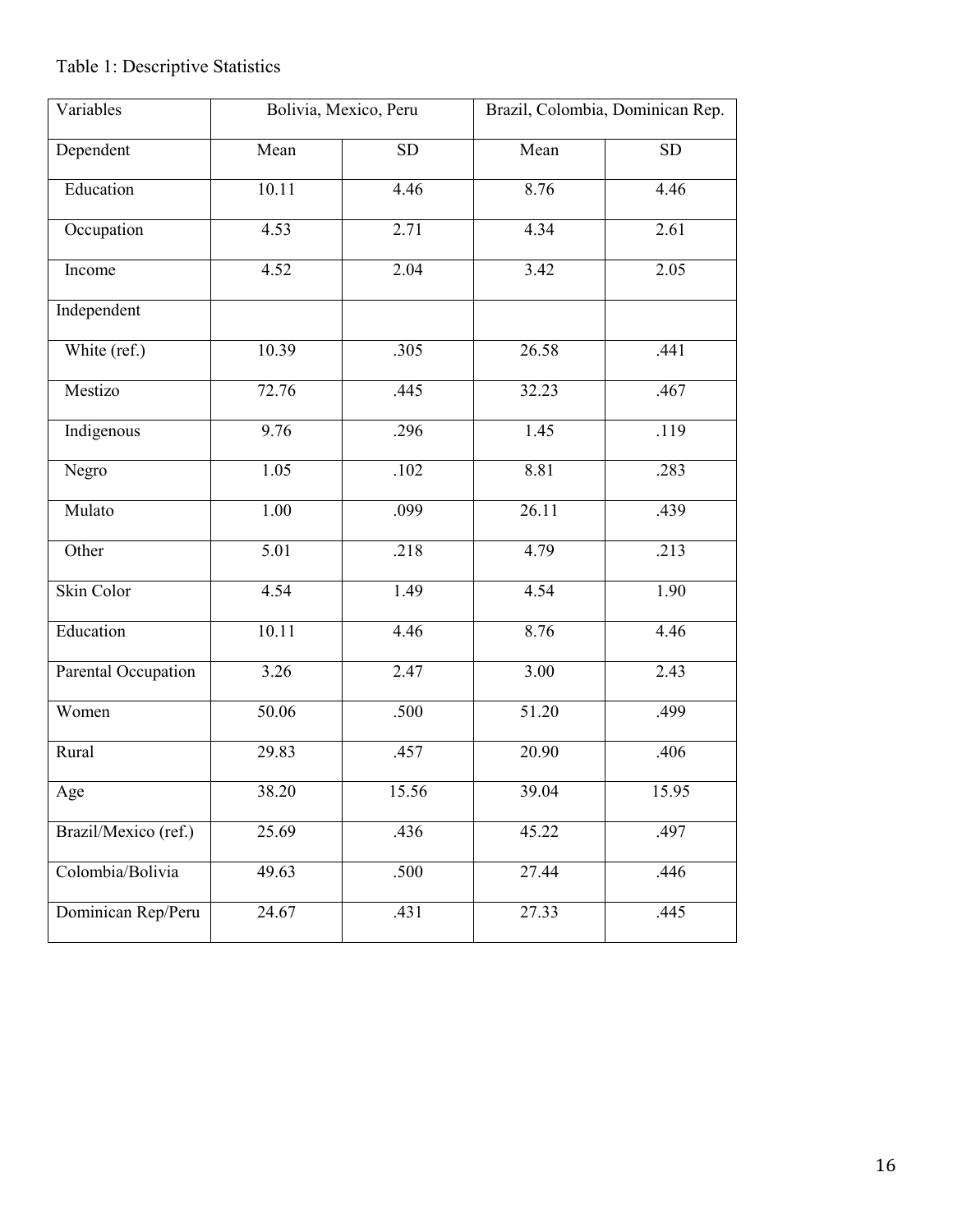

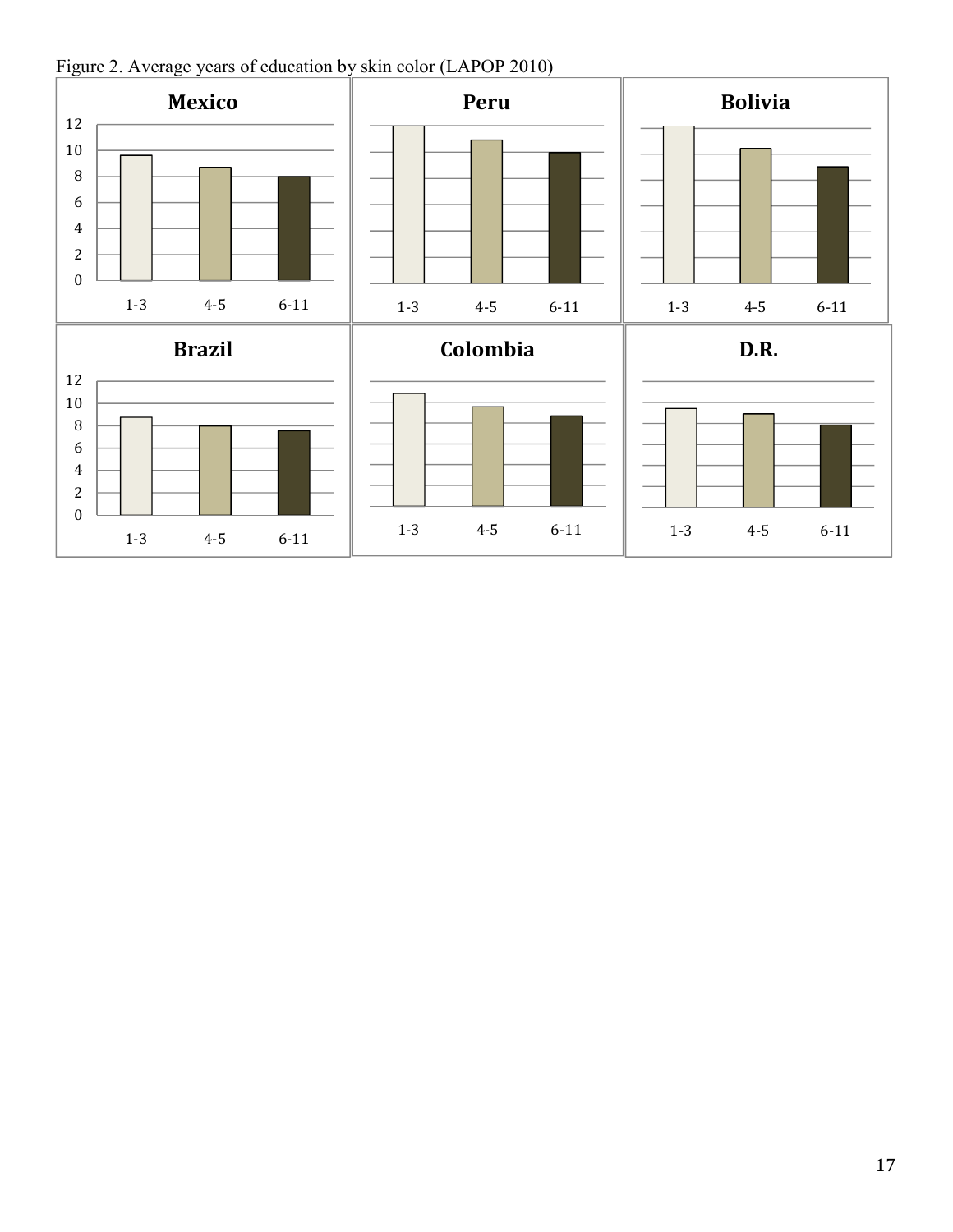

Figure 3. Household income by skin color (LAPOP 2010)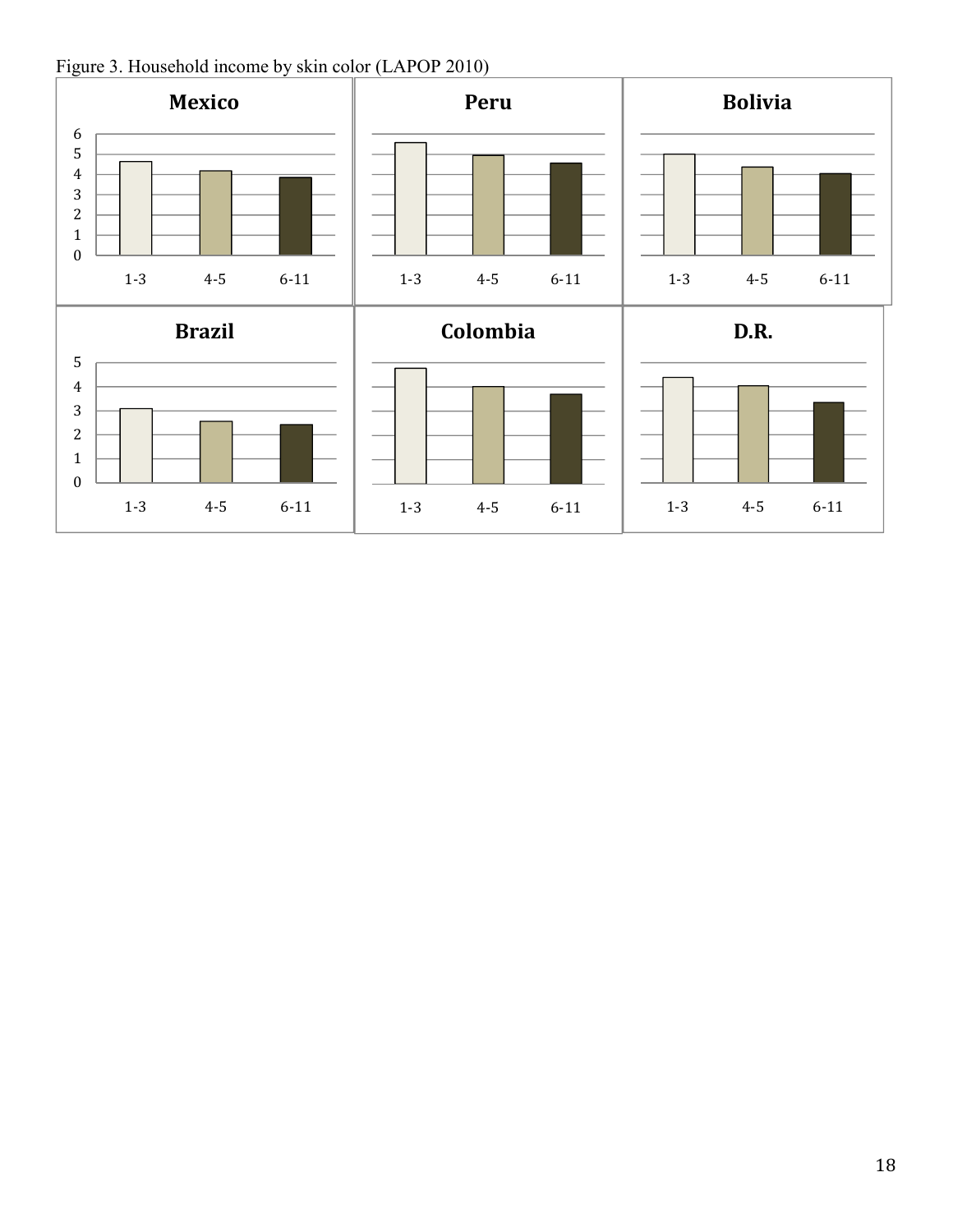Figure 4. Occupational Status by skin color (LAPOP 2010)

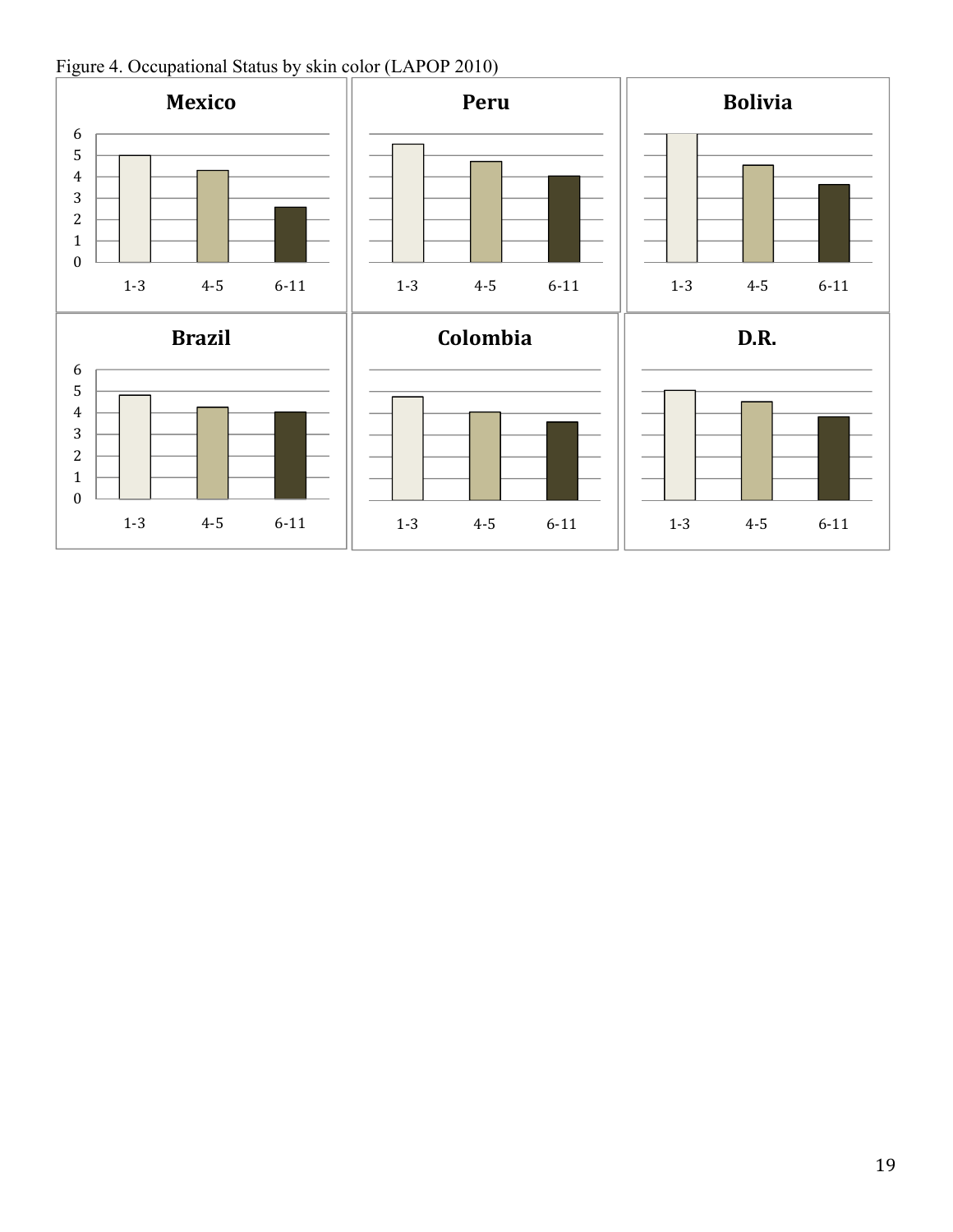Figure 5. Mexico, Peru and Bolivia (LAPOP 2010)



Figure 6.Brazil, D.R., and Colombia (LAPOP 2010)

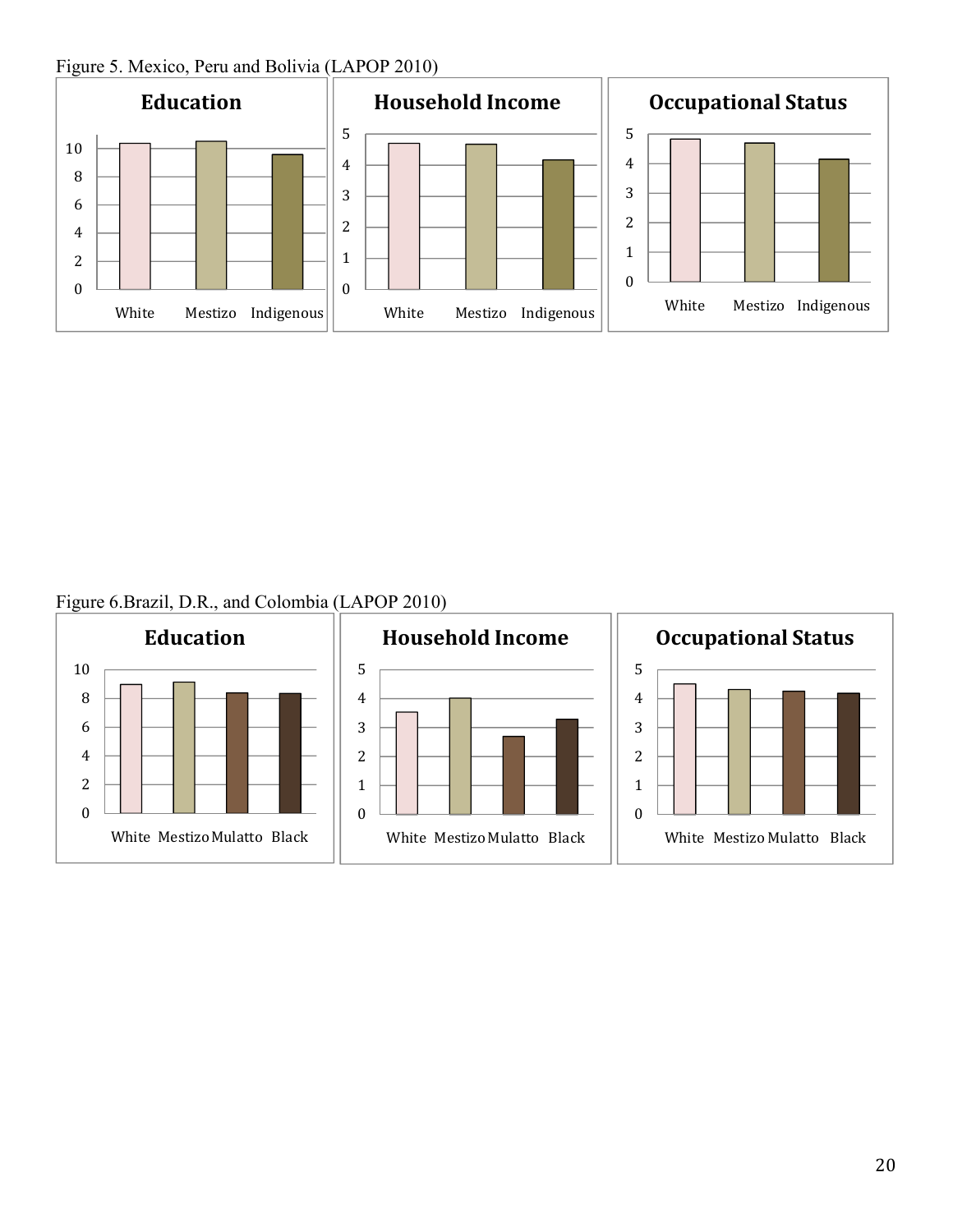|                     | (1)            | (2)            | (3)            | (4)            |
|---------------------|----------------|----------------|----------------|----------------|
| <b>VARIABLES</b>    | <b>EDUCA</b>   | <b>EDUCA</b>   | <b>EDUCA</b>   | <b>EDUCA</b>   |
| <b>Skin Color</b>   |                | $-0.401***$    | $-0.419***$    | $-0.397***$    |
|                     |                | (0.0462)       | (0.0409)       | (0.0393)       |
| mestizo             | $0.847***$     |                | $1.031***$     | $1.356***$     |
|                     | (0.178)        |                | (0.133)        | (0.159)        |
| <b>Indigenous</b>   | $-0.412**$     |                | $-0.219$       | $-0.154$       |
|                     | (0.128)        |                | (0.154)        | (0.172)        |
| Negro               | $-0.417$       |                | 0.414          | 0.555          |
|                     | (0.539)        |                | (0.540)        | (0.556)        |
| Mulatto             | 0.451          |                | 1.001          | $1.164*$       |
|                     | (0.586)        |                | (0.589)        | (0.588)        |
| Other               | $-0.383$       |                | $-0.208$       | $-0.0806$      |
|                     | (0.236)        |                | (0.218)        | (0.232)        |
| Parental Occupation | $0.514***$     | $0.483***$     | $0.469***$     | $0.464***$     |
|                     | (0.0199)       | (0.0194)       | (0.0194)       | (0.0190)       |
| Women               | $-1.085***$    | $-1.242***$    | $-1.199***$    | $-1.204***$    |
|                     | (0.165)        | (0.168)        | (0.173)        | (0.174)        |
| Rural               | $-1.401***$    | $-1.415***$    | $-1.320***$    | $-1.304***$    |
|                     | (0.119)        | (0.126)        | (0.125)        | (0.123)        |
| age                 | $-0.0937***$   | $-0.0952***$   | $-0.0940***$   | $-0.0942***$   |
|                     | (0.00751)      | (0.00767)      | (0.00714)      | (0.00694)      |
| Peru                | $1.846***$     | 1.932***       | 1.858***       | 1.499***       |
|                     | (0.183)        | (0.183)        | (0.187)        | (0.289)        |
| Bolivia             | $1.250***$     | $1.455***$     | $1.511***$     | $1.050**$      |
|                     | (0.248)        | (0.200)        | (0.234)        | (0.356)        |
| BoliviaXWhite       |                |                |                | $1.245***$     |
|                     |                |                |                | (0.257)        |
| MexicoXMestizo      |                |                |                | $-0.470$       |
|                     |                |                |                | (0.277)        |
| Constant            | $11.48***$     | 13.85***       | $13.21***$     | $13.21***$     |
|                     | (0.317)        | (0.542)        | (0.441)        | (0.451)        |
|                     |                |                |                |                |
| Observations        | 5,712<br>0.323 | 5,711<br>0.328 | 5,711<br>0.340 | 5,711<br>0.342 |
| R-squared           |                |                |                |                |

Table 2. OLS predicting years of education for largely Indigenous Countries (Mexico, Peru, Bolivia), LAPOP 2010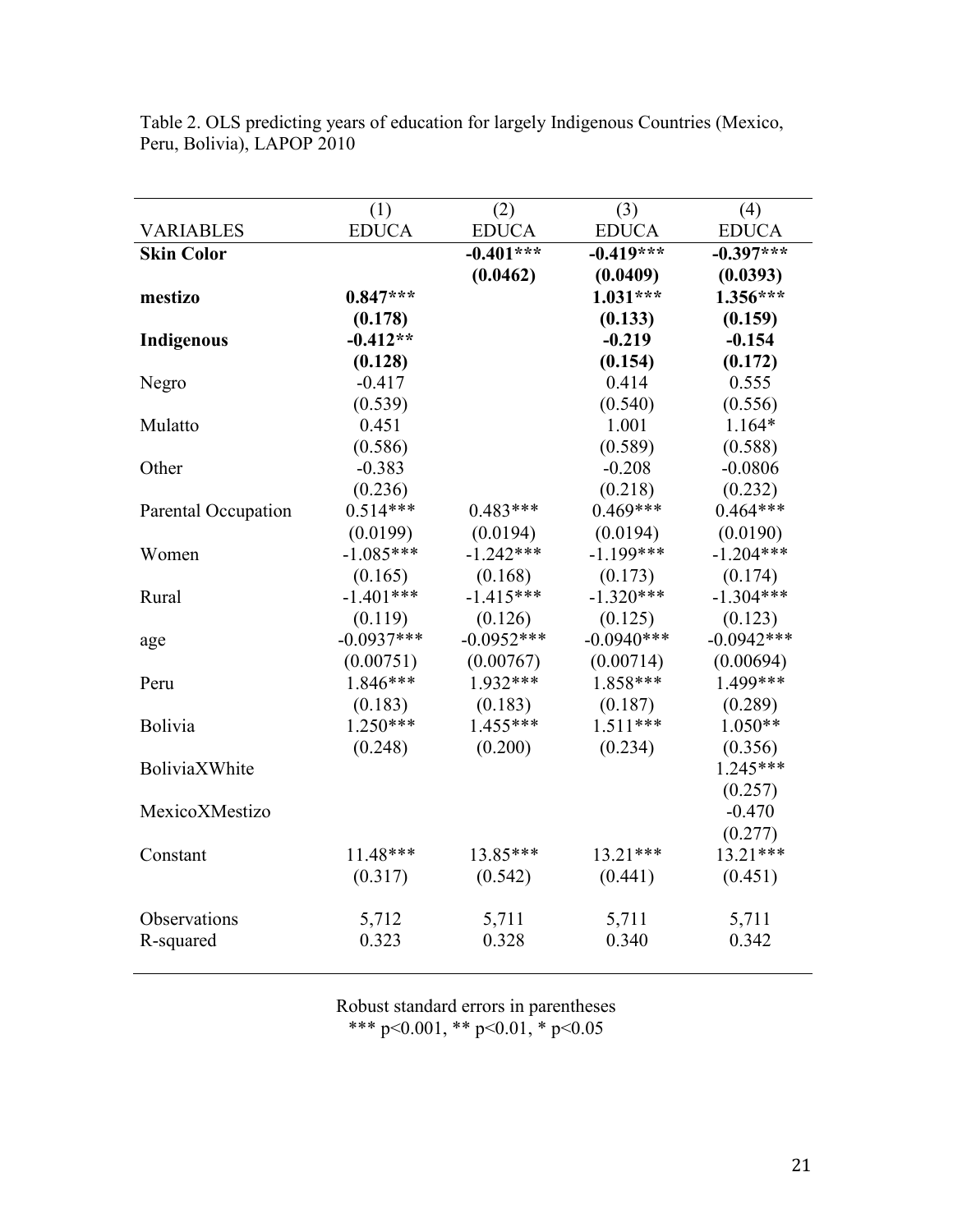| <b>VARIABLES</b>    | (1)<br><b>EDUCA</b> | (2)<br><b>EDUCA</b> | (3)<br><b>EDUCA</b> | (4)<br><b>EDUCA</b> |
|---------------------|---------------------|---------------------|---------------------|---------------------|
| <b>Skin Color</b>   |                     | $-0.273***$         | $-0.339***$         | $-0.339***$         |
|                     |                     |                     |                     |                     |
|                     |                     | (0.0362)            | (0.0373)            | (0.0372)            |
| mestizo             | $-0.335$            |                     | 0.154               | $0.431*$            |
|                     | (0.199)             |                     | (0.193)             | (0.199)             |
| Indigenous          | $-0.804$            |                     | $-0.0891$           | $-0.110$            |
|                     | (0.408)             |                     | (0.431)             | (0.426)             |
| <b>Negro</b>        | $-0.618*$           |                     | $0.784**$           | $0.878**$           |
|                     | (0.248)             |                     | (0.276)             | (0.282)             |
| <b>Mulatto</b>      | $-0.204$            |                     | $0.400**$           | 0.0484              |
|                     | (0.169)             |                     | (0.175)             | (0.173)             |
| Other               | $-0.967***$         |                     | $-0.481$            | $-0.464$            |
|                     | (0.276)             |                     | (0.261)             | (0.267)             |
| Parental Occupation | $0.479***$          | $0.465***$          | $0.462***$          | $0.458***$          |
|                     | (0.0274)            | (0.0272)            | (0.0270)            | (0.0268)            |
| Women               | $-0.127$            | $-0.219*$           | $-0.220*$           | $-0.201*$           |
|                     | (0.0971)            | (0.0982)            | (0.0997)            | (0.0996)            |
| Rural               | $-1.859***$         | $-1.854***$         | $-1.840***$         | $-1.812***$         |
|                     | (0.205)             | (0.206)             | (0.205)             | (0.203)             |
| age                 | $-0.0962***$        | $-0.0971***$        | $-0.0967***$        | $-0.0968***$        |
|                     | (0.00455)           | (0.00458)           | (0.00458)           | (0.00461)           |
| Colombia            | $2.042***$          | $1.854***$          | $1.943***$          | $1.643***$          |
|                     | (0.248)             | (0.218)             | (0.238)             | (0.239)             |
| DR                  | $1.329***$          | $1.345***$          | $1.397***$          | $0.847**$           |
|                     | (0.279)             | (0.222)             | (0.273)             | (0.282)             |
| MulattoXDR          |                     |                     |                     | $2.131***$          |
|                     |                     |                     |                     | (0.401)             |
| Constant            | $10.85***$          | $12.00***$          | $12.05***$          | $12.21***$          |
|                     | (0.247)             | (0.261)             | (0.280)             | (0.285)             |
|                     |                     |                     |                     |                     |
| Observations        | 4,858               | 4,841               | 4,841               | 4,841               |
| R-squared           | 0.299               | 0.310               | 0.313               | 0.317               |

Table 3. OLS predicting years of education for largely Afro-descendant countries (DR, Colombia, Brazil), LAPOP 2010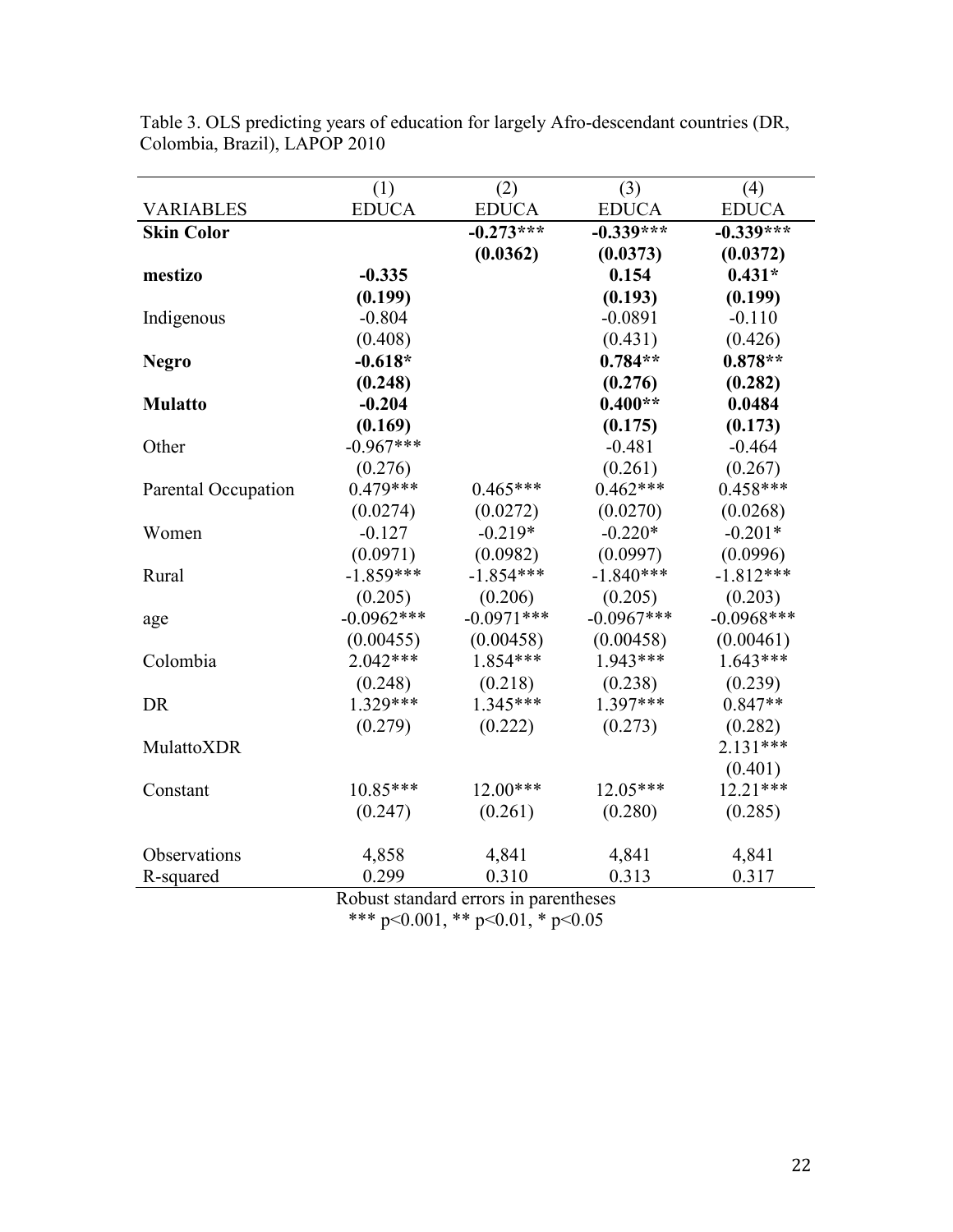Table 4. Ordered Logistic regression predicting Household Income in Mexico, Peru and Bolivia, LAPOP 2010

|                     | (1)         | (2)          | (3)          |
|---------------------|-------------|--------------|--------------|
| <b>VARIABLES</b>    |             |              |              |
| <b>Skin Color</b>   |             | $-0.0962***$ | $-0.0979***$ |
|                     |             | (0.0235)     | (0.0220)     |
| mestizo             | $0.152*$    |              | $0.198**$    |
|                     | (0.0596)    |              | (0.0577)     |
| <b>Indigenous</b>   | $-0.287***$ |              | $-0.253***$  |
|                     | (0.0630)    |              | (0.0635)     |
| Negro               | $-0.347$    |              | $-0.159$     |
|                     | (0.219)     |              | (0.217)      |
| Mulatto             | $0.749**$   |              | $0.873**$    |
|                     | (0.268)     |              | (0.269)      |
| Other               | $-0.313*$   |              | $-0.298$     |
|                     | (0.157)     |              | (0.155)      |
| Parental Occupation | $0.138***$  | $0.136***$   | $0.131***$   |
|                     | (0.0130)    | (0.0126)     | (0.0128)     |
| Education           | $0.135***$  | $0.134***$   | $0.129***$   |
|                     | (0.0172)    | (0.0170)     | (0.0173)     |
| Women               | $-0.377***$ | $-0.418***$  | $-0.412***$  |
|                     | (0.0597)    | (0.0632)     | (0.0634)     |
| Rural               | $-0.586***$ | $-0.610***$  | $-0.575***$  |
|                     | (0.0713)    | (0.0723)     | (0.0704)     |
| age                 | $0.00358*$  | 0.00299      | 0.00291      |
|                     | (0.00154)   | (0.00158)    | (0.00156)    |
| Peru                | $0.515**$   | $0.511**$    | $0.529**$    |
|                     | (0.157)     | (0.159)      | (0.156)      |
| Bolivia             | 0.185       | 0.141        | 0.256        |
|                     | (0.144)     | (0.144)      | (0.144)      |
|                     |             |              |              |
| Wald chi2           | 1032.88     | 993.62       | 1082.86      |
| Pseudo R2           | 0.0687      | 0.0675       | 0.0700       |
| Observations        | 5,018       | 5,017        | 5,017        |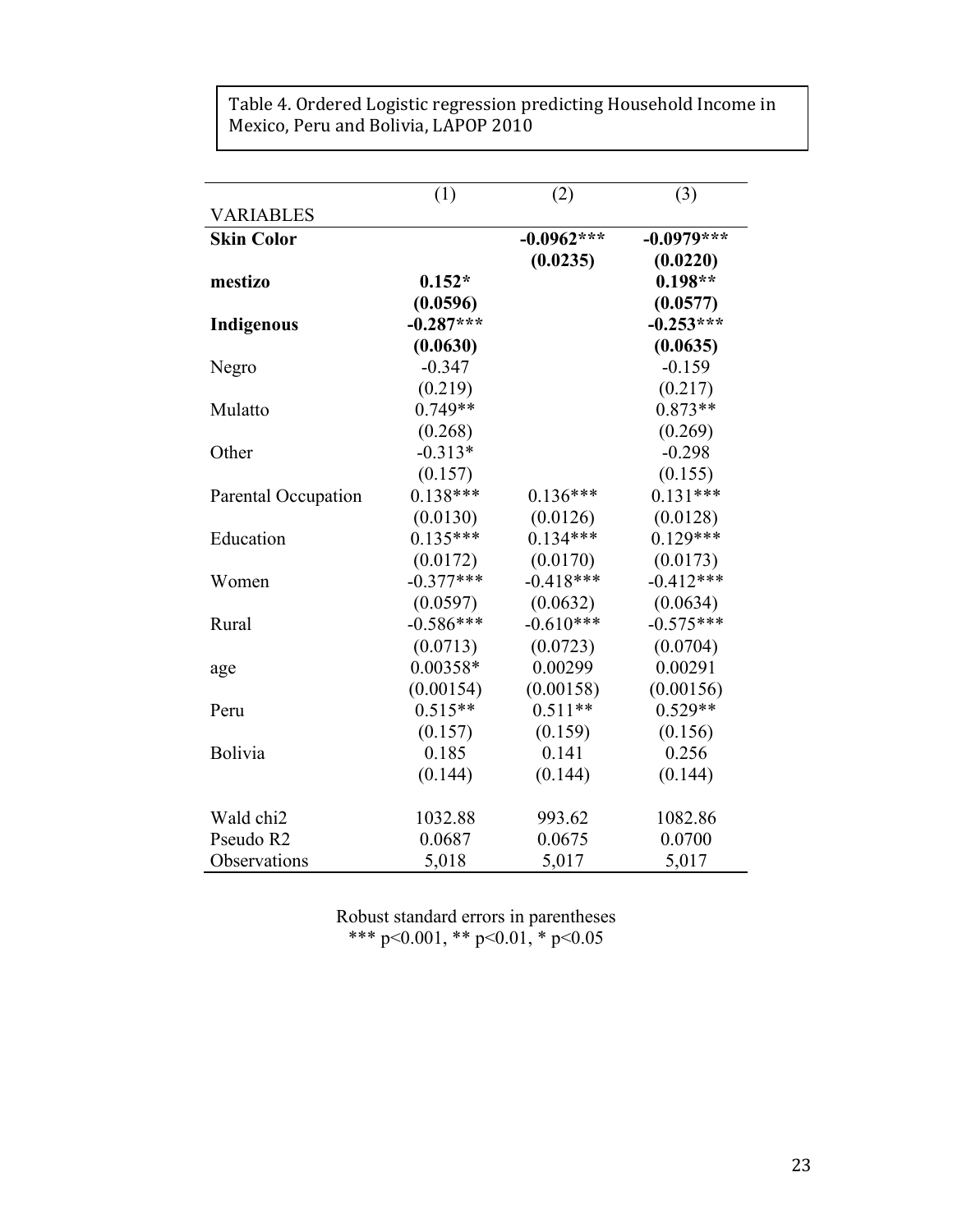|                     | (1)                               | (2)         | (3)         | (4)         |
|---------------------|-----------------------------------|-------------|-------------|-------------|
| <b>VARIABLES</b>    |                                   |             |             |             |
| <b>Skin Color</b>   |                                   | $-0.105***$ | $-0.110***$ | $-0.110***$ |
|                     |                                   | (0.0182)    | (0.0244)    | (0.0245)    |
| mestizo             | $-0.167*$                         |             | $-0.00654$  | 0.0509      |
|                     | (0.0804)                          |             | (0.0892)    | (0.0855)    |
| Indigenous          | $-0.546**$                        |             | $-0.298$    | $-0.304$    |
|                     | (0.163)                           |             | (0.171)     | (0.173)     |
| <b>Negro</b>        | $-0.226*$                         |             | 0.224       | 0.243       |
|                     | (0.103)                           |             | (0.152)     | (0.150)     |
| <b>Mulatto</b>      | $-0.515***$                       |             | $-0.324**$  | $-0.396***$ |
|                     | (0.0922)                          |             | (0.105)     | (0.109)     |
| Other               | $-0.221$                          |             | $-0.0751$   | $-0.0764$   |
|                     | (0.150)                           |             | (0.160)     | (0.159)     |
| Parental Occupation | $0.0975***$                       | $0.0955***$ | $0.0959***$ | $0.0960***$ |
|                     | (0.0145)                          | (0.0144)    | (0.0146)    | (0.0145)    |
| Education           | $0.202***$                        | $0.195***$  | $0.196***$  | $0.194***$  |
|                     | (0.00913)                         | (0.00905)   | (0.00908)   | (0.00912)   |
| Women               | $-0.416***$                       | $-0.439***$ | $-0.447***$ | $-0.442***$ |
|                     | (0.0568)                          | (0.0556)    | (0.0565)    | (0.0568)    |
| Rural               | $-0.531***$                       | $-0.548***$ | $-0.537***$ | $-0.532***$ |
|                     | (0.108)                           | (0.112)     | (0.109)     | (0.109)     |
| age                 | $0.0223***$                       | $0.0218***$ | $0.0213***$ | $0.0211***$ |
|                     | (0.00210)                         | (0.00209)   | (0.00210)   | (0.00212)   |
| Colombia            | 1.397***                          | $1.515***$  | $1.383***$  | $1.325***$  |
|                     | (0.132)                           | (0.139)     | (0.133)     | (0.132)     |
| DR                  | 1.097***                          | 1.245***    | $1.126***$  | 1.009***    |
|                     | (0.190)                           | (0.177)     | (0.186)     | (0.178)     |
| MulattoXDR          |                                   |             |             | $0.469*$    |
|                     |                                   |             |             | (0.215)     |
| Wald chi2           | 871.28                            | 747.48      | 843.18      | 838.68      |
| Pseudo R2           | 0.1066                            | 0.1066      | 0.1083      | 0.1087      |
| Observations        | 4,474                             | 4,460       | 4,460       | 4460        |
|                     | $D - 1 - 1 - 1 - 1 - 1$<br>. 1. 1 |             | 41. L       |             |

Table 5. Ordered Logistic regression predicting Household Income in Colombia, DR, and Brazil, LAPOP 2010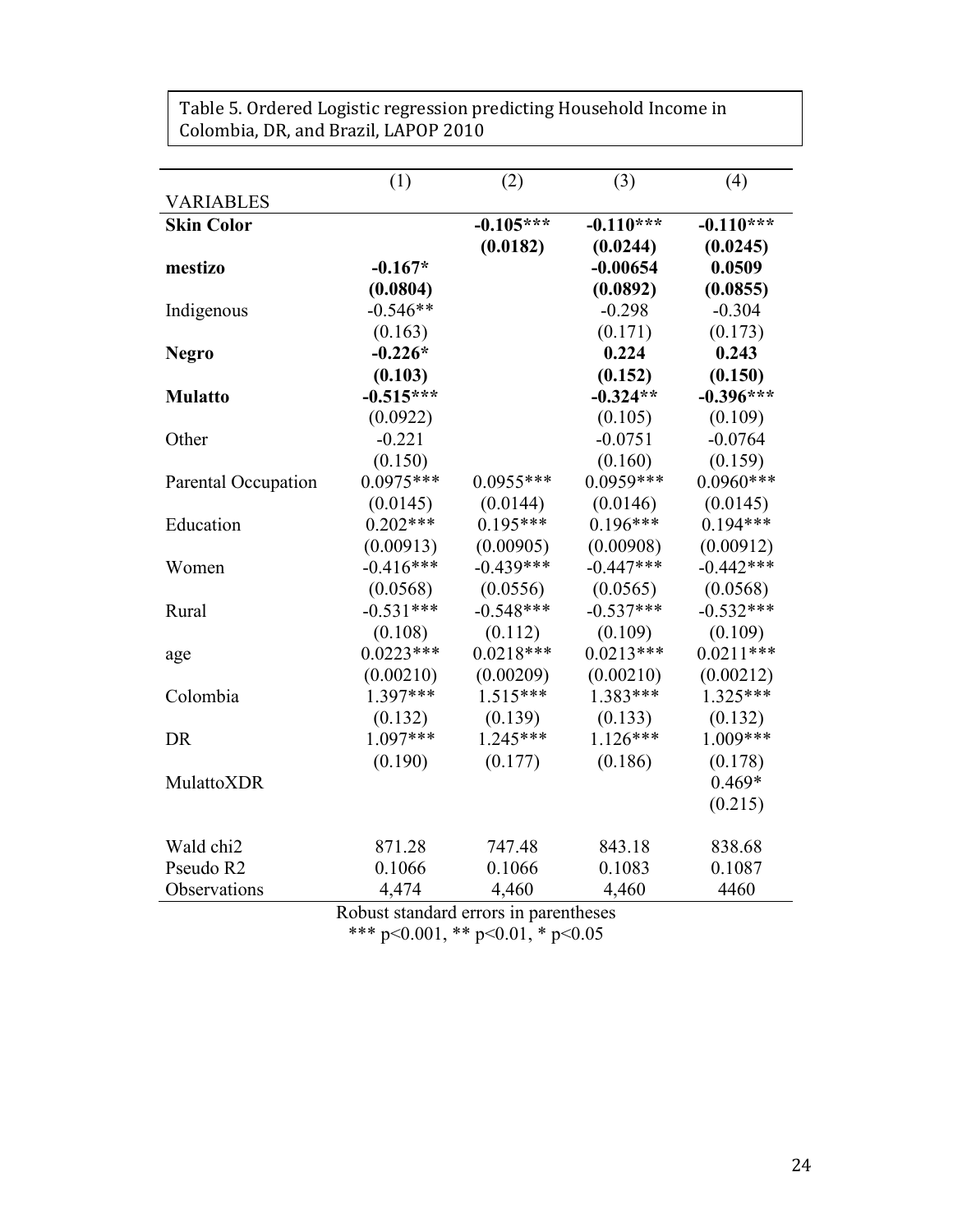|                     | (1)         | (2)         | (3)         |
|---------------------|-------------|-------------|-------------|
| <b>VARIABLES</b>    |             |             |             |
| <b>Skin Color</b>   |             | $-0.0394$   | $-0.0453$   |
|                     |             | (0.0248)    | (0.0269)    |
| mestizo             | 0.142       |             | 0.159       |
|                     | (0.109)     |             | (0.107)     |
| <b>Indigenous</b>   | 0.0524      |             | 0.0681      |
|                     | (0.0724)    |             | (0.0769)    |
| Negro               | 0.132       |             | 0.226       |
|                     | (0.324)     |             | (0.339)     |
| Mulatto             | $-0.174$    |             | $-0.116$    |
|                     | (0.374)     |             | (0.379)     |
| Other               | 0.0746      |             | 0.0957      |
|                     | (0.205)     |             | (0.206)     |
| Parental Occupation | $0.215***$  | $0.211***$  | $0.212***$  |
|                     | (0.0272)    | (0.0259)    | (0.0266)    |
| Education           | $0.263***$  | $0.261***$  | $0.259***$  |
|                     | (0.0205)    | (0.0202)    | (0.0210)    |
| Women               | $0.681***$  | $0.670***$  | $0.667***$  |
|                     | (0.0791)    | (0.0774)    | (0.0762)    |
| Rural               | $-0.393***$ | $-0.396***$ | $-0.392***$ |
|                     | (0.0712)    | (0.0718)    | (0.0721)    |
| age                 | $0.0161***$ | $0.0161***$ | $0.0159***$ |
|                     | (0.00341)   | (0.00332)   | (0.00339)   |
| Peru                | $-0.395***$ | $-0.363**$  | $-0.382***$ |
|                     | (0.106)     | (0.107)     | (0.107)     |
| Bolivia             | $-0.372***$ | $-0.305**$  | $-0.332***$ |
|                     | (0.0884)    | (0.0927)    | (0.0936)    |
| Wald chi2           | 1822.81     | 1698.89     | 1821.06     |
| Pseudo R2           | 0.1263      | 0.1263      | 0.1266      |
| Observations        | 3,280       | 3,279       | 3,279       |

Table 6. Ordered Logistic regression predicting Occupational Status In Mexico, Peru and Bolivia, LAPOP 2010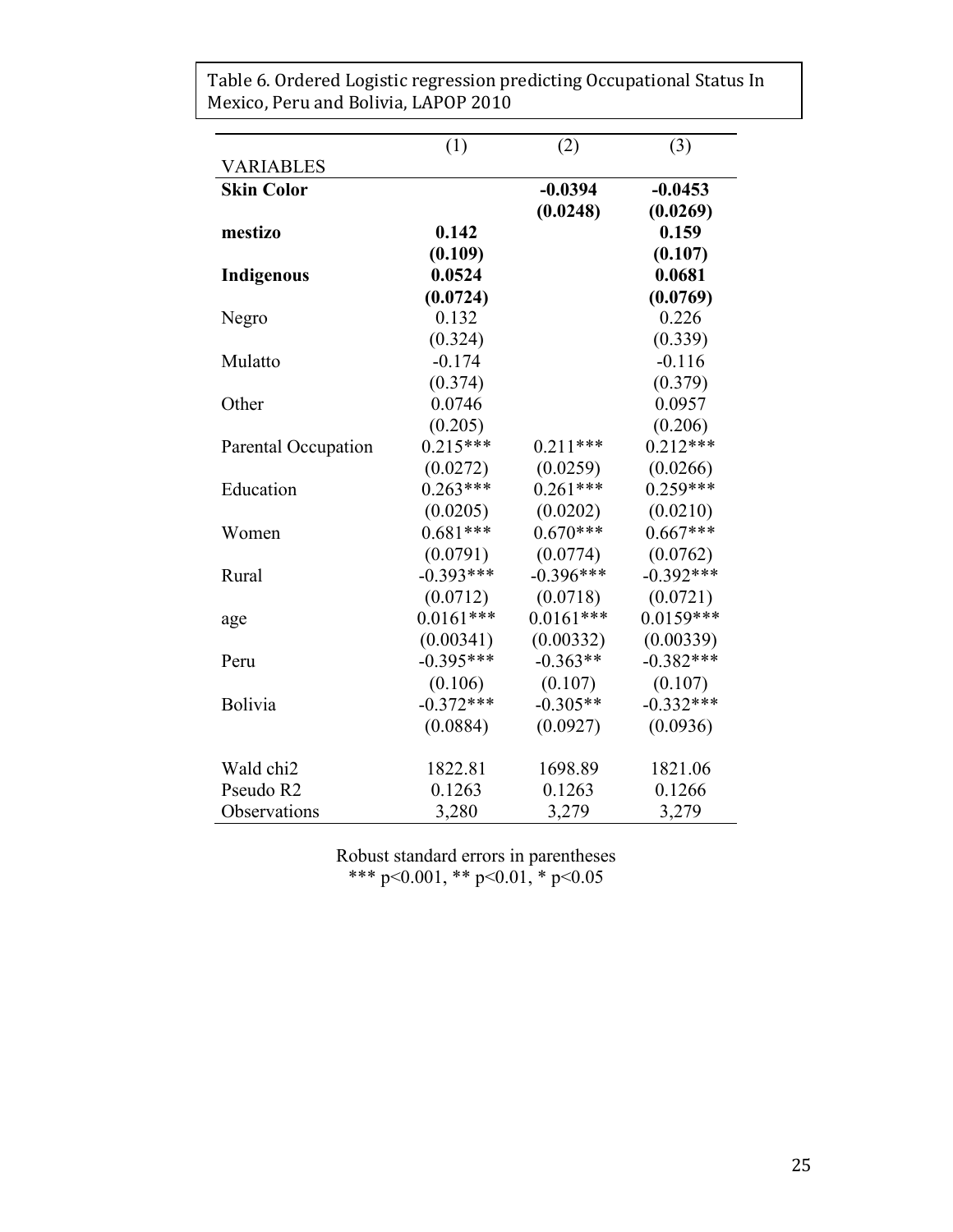|                       | (1)         | (2)         | (3)         |
|-----------------------|-------------|-------------|-------------|
| <b>VARIABLES</b>      |             |             |             |
| <b>Skin Color</b>     |             | $-0.0268$   | $-0.0530*$  |
|                       |             | (0.0227)    | (0.0264)    |
| mestizo               | 0.0279      |             | 0.109       |
|                       | (0.125)     |             | (0.127)     |
| Indigenous            | $-0.155$    |             | 0.0305      |
|                       | (0.271)     |             | (0.274)     |
| <b>Negro</b>          | 0.166       |             | $0.380*$    |
|                       | (0.154)     |             | (0.192)     |
| <b>Mulatto</b>        | $-0.0785$   |             | 0.0179      |
|                       | (0.145)     |             | (0.146)     |
| Other                 | 0.287       |             | 0.346       |
|                       | (0.196)     |             | (0.192)     |
| Parental Occupation   | $0.138***$  | $0.136***$  | $0.135***$  |
|                       | (0.0181)    | (0.0182)    | (0.0183)    |
| Education             | $0.250***$  | $0.248***$  | $0.248***$  |
|                       | (0.0124)    | (0.0126)    | (0.0126)    |
| Women                 | 0.179       | 0.179       | 0.164       |
|                       | (0.107)     | (0.105)     | (0.105)     |
| Rural                 | $-0.725***$ | $-0.718***$ | $-0.712***$ |
|                       | (0.178)     | (0.180)     | (0.178)     |
| age                   | $0.0112***$ | $0.0115***$ | $0.0112***$ |
|                       | (0.00318)   | (0.00317)   | (0.00318)   |
| Colombia              | $-0.309*$   | $-0.277*$   | $-0.326*$   |
|                       | (0.135)     | (0.128)     | (0.135)     |
| <b>DR</b>             | $-0.0222$   | 0.0426      | $-0.00206$  |
|                       | (0.170)     | (0.152)     | (0.168)     |
|                       |             |             |             |
|                       |             |             |             |
| Wald chi <sub>2</sub> | 805.60      | 778.10      | 848.80      |
| Pseudo R2             | 0.1071      | 0.1068      | 0.1076      |
| Observations          | 2,554       | 2,544       | 2,544       |

Table 7. Ordered Logistic regression predicting Occupational Status in Colombia, DR and Brazil, LAPOP 2010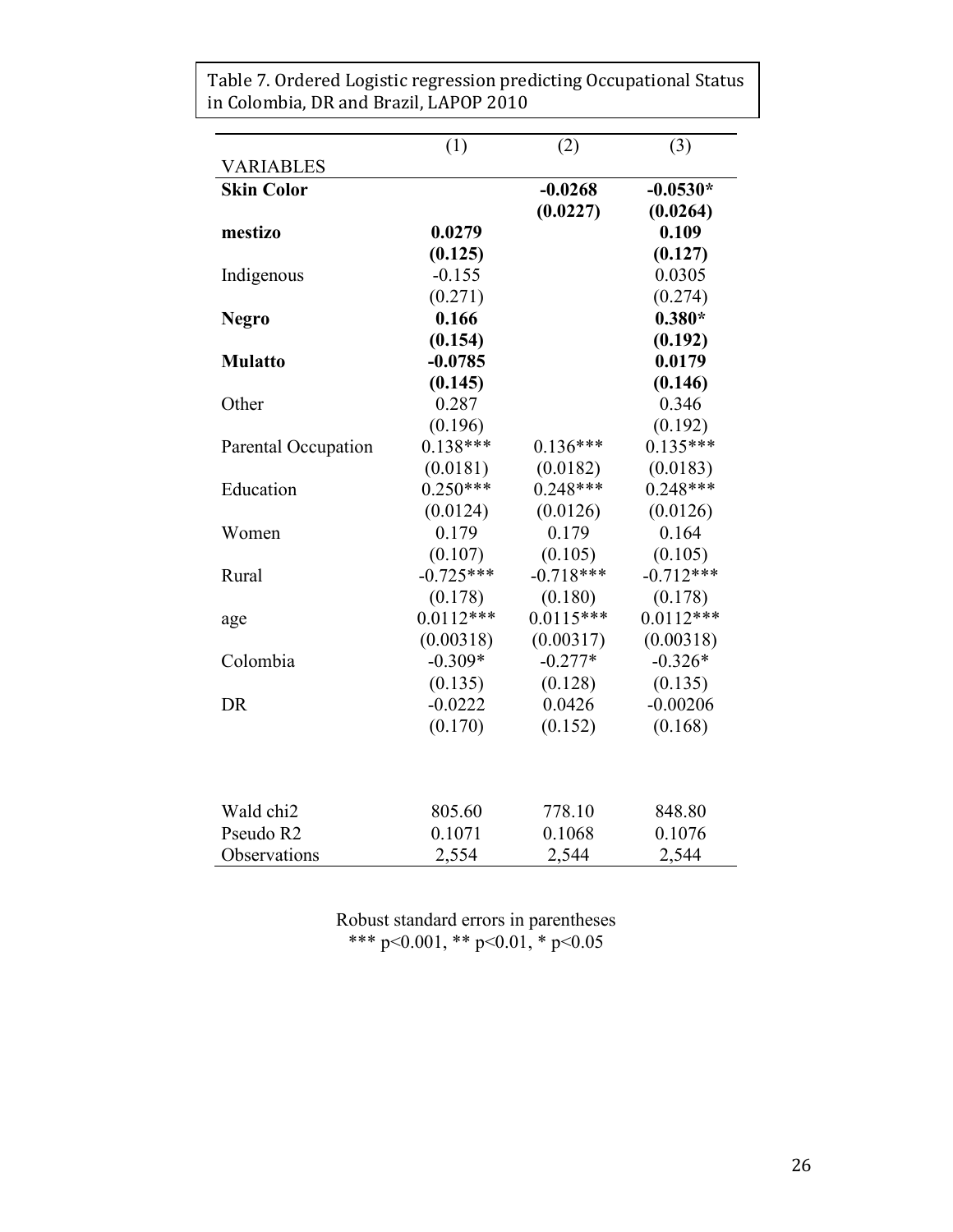Appendix:

### MATRIX OF CORRELATIONS AMONG DEPENDENT VARIABLES

Indigenous countries

#### (obs=2420) . corr HIncome OccupStatus16 EDUCA if MexPeGua==1

|                                                | HIncome Occup~16           |                  | <b>EDUCA</b> |
|------------------------------------------------|----------------------------|------------------|--------------|
| <b>HIncome</b><br>OccupStat~16<br><b>EDUCA</b> | 1.0000<br>0.4220<br>0.5654 | 1.0000<br>0.6249 | 1.0000       |

Afro countries

(obs=2654) . corr HIncome OccupStatus16 EDUCA if DRBraCol==1

|                                                | HIncome Occup~16           |                  | <b>EDUCA</b> |
|------------------------------------------------|----------------------------|------------------|--------------|
| <b>HIncome</b><br>OccupStat~16<br><b>EDUCA</b> | 1.0000<br>0.3870<br>0.5004 | 1.0000<br>0.5470 | 1.0000       |

Zero-order correlation coefficients between skin color and race/ethnic identity in the two sets of countries

|              | Mexico, Peru,  | Brazil, Colombia, DR |
|--------------|----------------|----------------------|
|              | <b>Bolivia</b> |                      |
| White        | $-0.3254$      | $-0.4700$            |
| Mestizo      | 0.0530         | 0.0385               |
| Indigenous   | 0.2137         | 0.0707               |
| <b>Black</b> | 0.1003         | 0.4525               |
| Mulatto      | 0.0405         | 0.1271               |